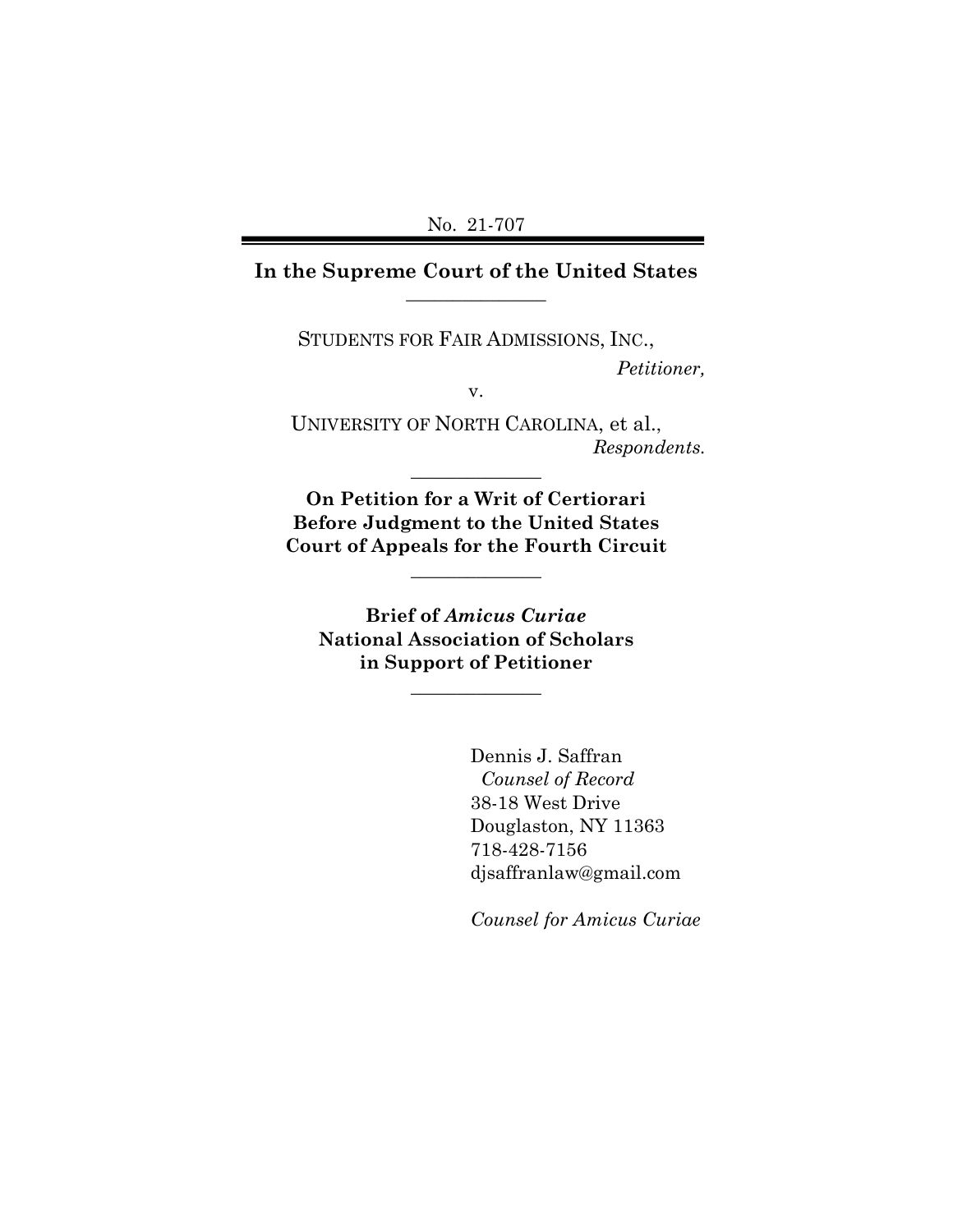## **TABLE OF CONTENTS**

<span id="page-1-0"></span>

| INTEREST OF AMICUS CURIAE 1                                                                                                                                                                                                                                                                  |
|----------------------------------------------------------------------------------------------------------------------------------------------------------------------------------------------------------------------------------------------------------------------------------------------|
|                                                                                                                                                                                                                                                                                              |
|                                                                                                                                                                                                                                                                                              |
| The Court Should Reconsider Grutter Because<br>I.<br>the Use of Race to Achieve Diversity Has Led<br>Not to Cross-Cultural Intellectual Stimulation<br>and Understanding But to "Neo-Segregation."4                                                                                          |
| II.<br>The Court Should Reconsider <i>Grutter</i> Because<br>the Burden of Race-Conscious Admissions Now<br>Falls Largely on Asian-Americans, Another<br>Racial Minority Group Historically Victimized                                                                                       |
| III. Historical Evidence that Harvard's Holistic<br>Admissions Policies That Were Embraced in<br><i>Bakke</i> and <i>Grutter</i> Were Instituted to Exclude<br>Jews, Who Were Stereotyped in Much the Same<br>Way as Asians are Today, Shows That Those<br>Decisions Were Founded on a Lie15 |
|                                                                                                                                                                                                                                                                                              |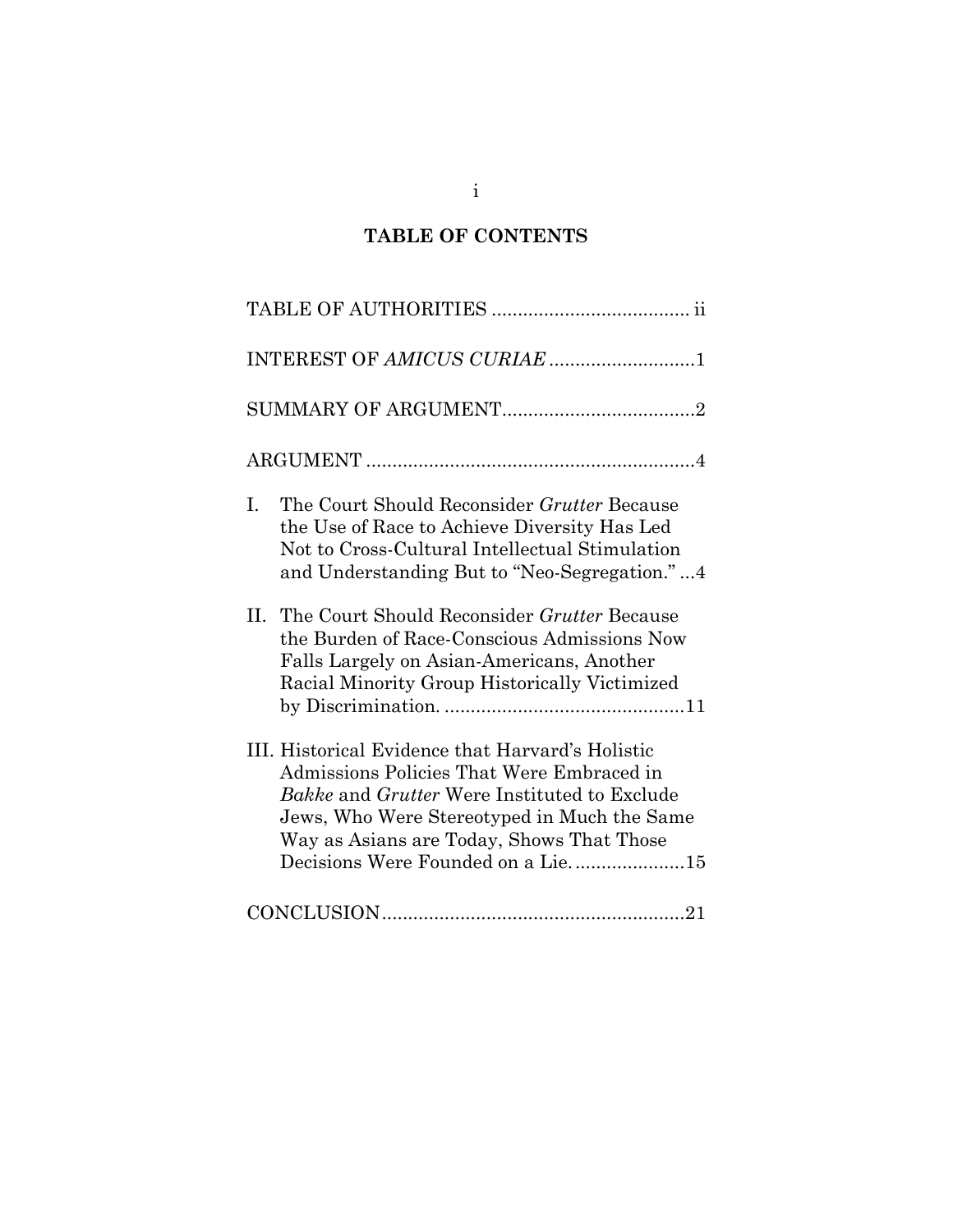## **TABLE OF AUTHORITIES**

# **Cases**

| FCC v. Fox TV Stations, Inc.,                                                                                        |
|----------------------------------------------------------------------------------------------------------------------|
| Fisher v. Univ. of Tex. at Austin,                                                                                   |
| Fisher v. Univ. of Tex. at Austin,<br>579 U.S. __, 136 S. Ct. 2198 (2016)                                            |
| Grutter v. Bollinger, 137 F. Supp. 2d 821<br>$(E.D.$ Mich. 2001), rev'd in part and<br>vacated in part, 288 F.3d 732 |
| Grutter v. Bollinger,                                                                                                |
| Keyishian v. Board of Regents,                                                                                       |
| Planned Parenthood of Southeastern Pa. v. Casey,                                                                     |
| Ramos v. Louisiana,                                                                                                  |
| Regents of the Univ. of Cal. v. Bakke,                                                                               |
| Students for Fair Admissions, Inc. v. President<br>and Fellows of Harvard College,                                   |

ii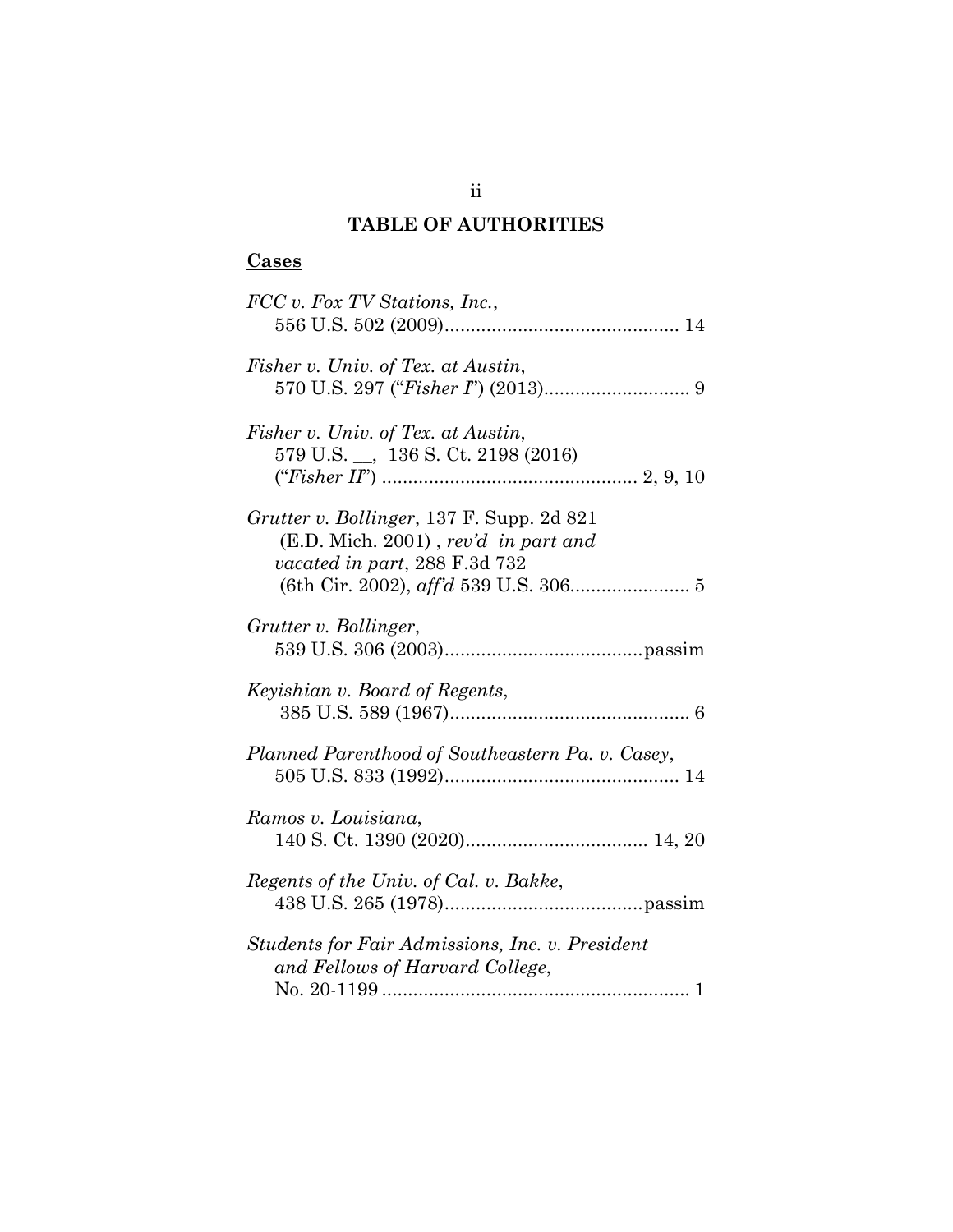# **Constitutional Provisions and Rules**

iii

## **Other Authorities**

| Alan M. Dershowitz & Laura Hanft, Affirmative<br>Action and the Harvard College Diversity<br>Discretion Model: Paradigm or Pretext?,                                                              |
|---------------------------------------------------------------------------------------------------------------------------------------------------------------------------------------------------|
| Anemona Hartocollis, Colleges Celebrate Diversity<br>With Separate Commencements, N.Y. Times,                                                                                                     |
| Brief for Respondents, <i>Fisher v. Univ. of Texas at</i><br>Austin, 570 U.S. 297 (2013) (No. 11-345) 10                                                                                          |
| Brief of Amicus Curiae The Asian American<br>Coalition for Education et al. in Support of<br>Petitioner, Students for Fair Admissions, Inc. v.<br>President and Fellows of Harvard College,       |
| Brief of Columbia University, Harvard University<br>et al. as Amici Curiae, Regents of the Univ. of<br>Cal. v. Bakke, 438 U.S. 265 (1978) (No. 76-811),<br>1977 U.S. S. Ct. Briefs LEXIS 128 1, 5 |
| Brief of Harvard University et al. as Amici Curiae<br>Supporting Respondents, Grutter v. Bollinger,<br>539 U.S. 306 (2003) (No. 02-241),                                                          |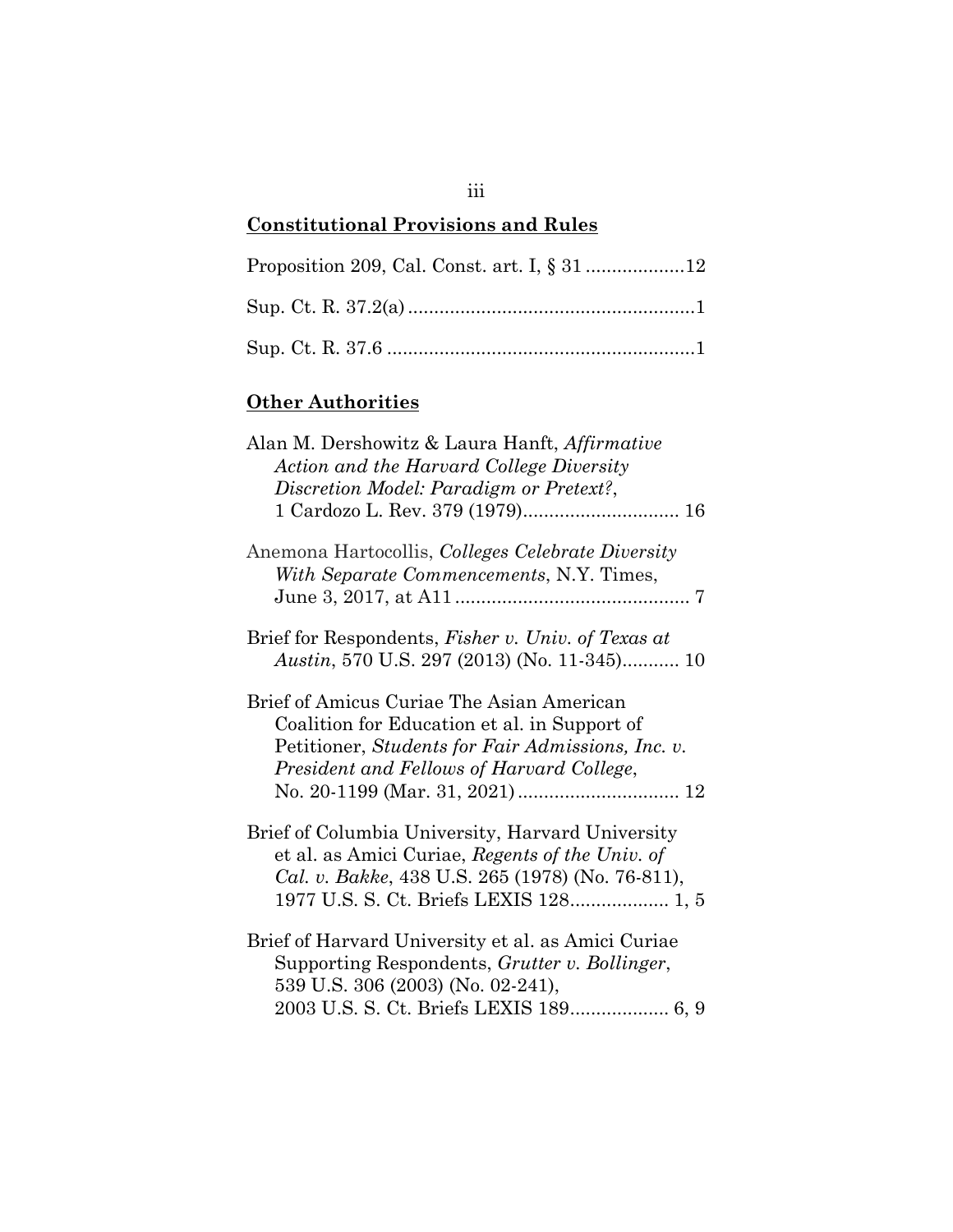| Dennis Saffran, Fewer Asians Need Apply,<br>City J. (Winter 2016) 38, https://www.city-<br>journal.org/html/fewer-asians-need-apply-                                                                                   |
|------------------------------------------------------------------------------------------------------------------------------------------------------------------------------------------------------------------------|
| Dion J. Pierre & Peter W. Wood, Neo-Segregation<br>at Yale (2019), https://www.nas.org/storage/<br>app/media/Reports/NeoSeg%20at%20Yale/                                                                               |
| Dion J. Pierre, <i>Demands for Segregated Housing</i><br>at Williams College Are Not News,<br>Nat'l Rev. (May 8, 2019),<br>https://www.nationalreview.com/2019/05/america<br>n-colleges-segregated-housing-graduation- |
| Dustin Barnes, Columbia University Offering<br>Graduation Ceremonies Based on Race,<br>Ethnicity, Income Status,<br>USA TODAY, Mar. 16, 2021<br>7                                                                      |
| Gustavo López et al., Pew Research Center, Key<br>Facts About Asian Americans, a Diverse and<br>Growing Population (2017),                                                                                             |
| Heather Mac Donald, The Diversity Delusion                                                                                                                                                                             |
| Jerome Karabel, The Chosen: The Hidden History<br>of Admission and Exclusion at Harvard, Yale                                                                                                                          |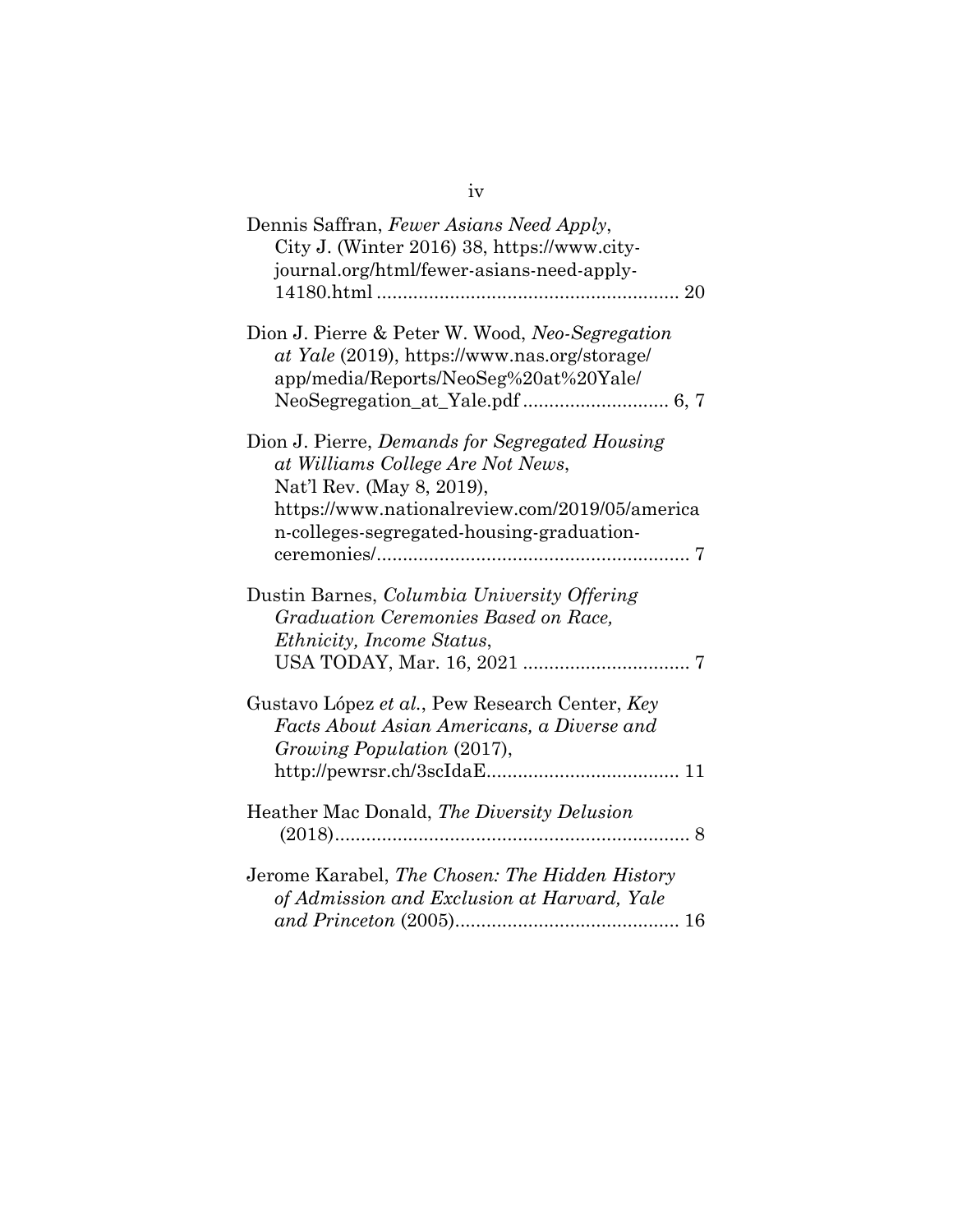| Peter Arcidiacono et al., University Differences in the<br><b>Graduation of Minorities in STEM Fields:</b><br>Evidence from California 1, 13 (Nat'l Bureau<br>Econ. Rsch., Working Paper 18799, 2013),<br>https://www.nber.org/system/files/          |
|-------------------------------------------------------------------------------------------------------------------------------------------------------------------------------------------------------------------------------------------------------|
| Peter Arcidiacono, Esteban M Aucejo & Ken<br>Spenner, What Happens After Enrollment?<br>An Analysis of the Time Path of Racial<br>Differences in GPA and Major Choice,<br>IZA J. Lab. Econ 1:5, Oct. 2012,<br>https://izajole.springeropen.com/track/ |
| Richard Sander & Stuart Taylor, Jr.,<br>Mismatch: How Affirmative Action Hurts<br>Students It's Intended to Help, and Why                                                                                                                             |
| Robert D. Mare, <i>Holistic Review in Freshman</i><br>Admissions at the University of California –<br>Los Angeles 22, 26, 36-37 (May 27, 2014)                                                                                                        |
| Ron Unz, The Myth of American Meritocracy:<br>How corrupt are Ivy League admissions?, The<br>American Conservative, Dec. 2012, 14, http://<br>www.theamericanconservative.com/articles/<br>the-myth-of-american-meritocracy/ 16, 19                   |
| Separate but Equal, Again: Neo-Segregation in<br>American Higher Education, https://www.nas.<br>org/reports/separate-but-equal-again  6                                                                                                               |

v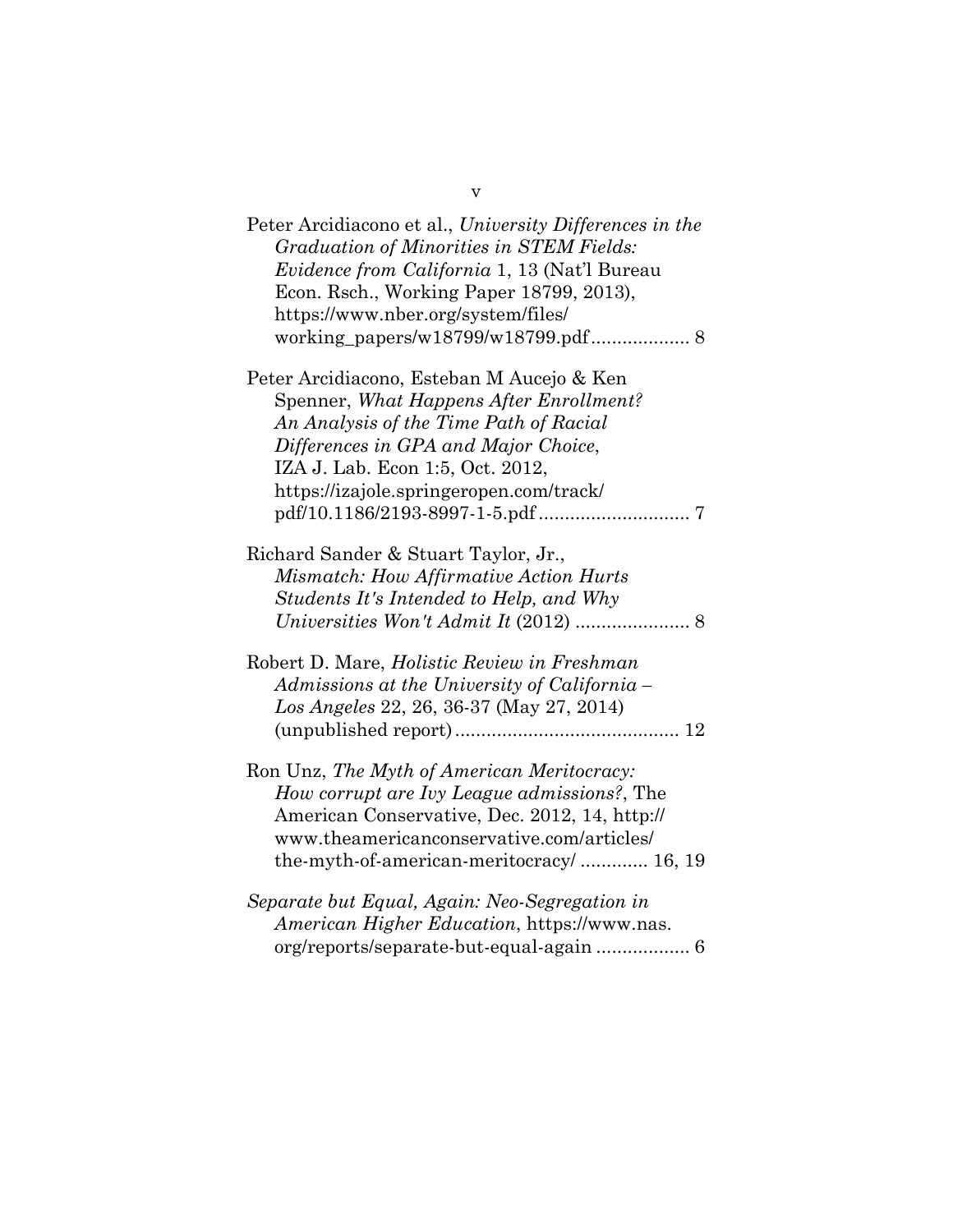| Thomas J. Espenshade & Chang Y. Chung,<br>The Opportunity Cost of Admission Preferences<br>at Elite Universities,                        |
|------------------------------------------------------------------------------------------------------------------------------------------|
| U.S. Census Bureau, Asian American and Pacific<br>Islander Heritage Month: May 2020 (Apr. 30,<br>2020), https://www.census.gov/newsroom/ |
| Wikipedia, <i>Demographics of Asian Americans</i> ,<br>https://en.wikipedia.org/wiki/Demographics<br>of Asian Americans#Population  11   |
| William G. Bowen, Admissions and the<br><i>Relevance of Race, Princeton Alumni Wkly.,</i>                                                |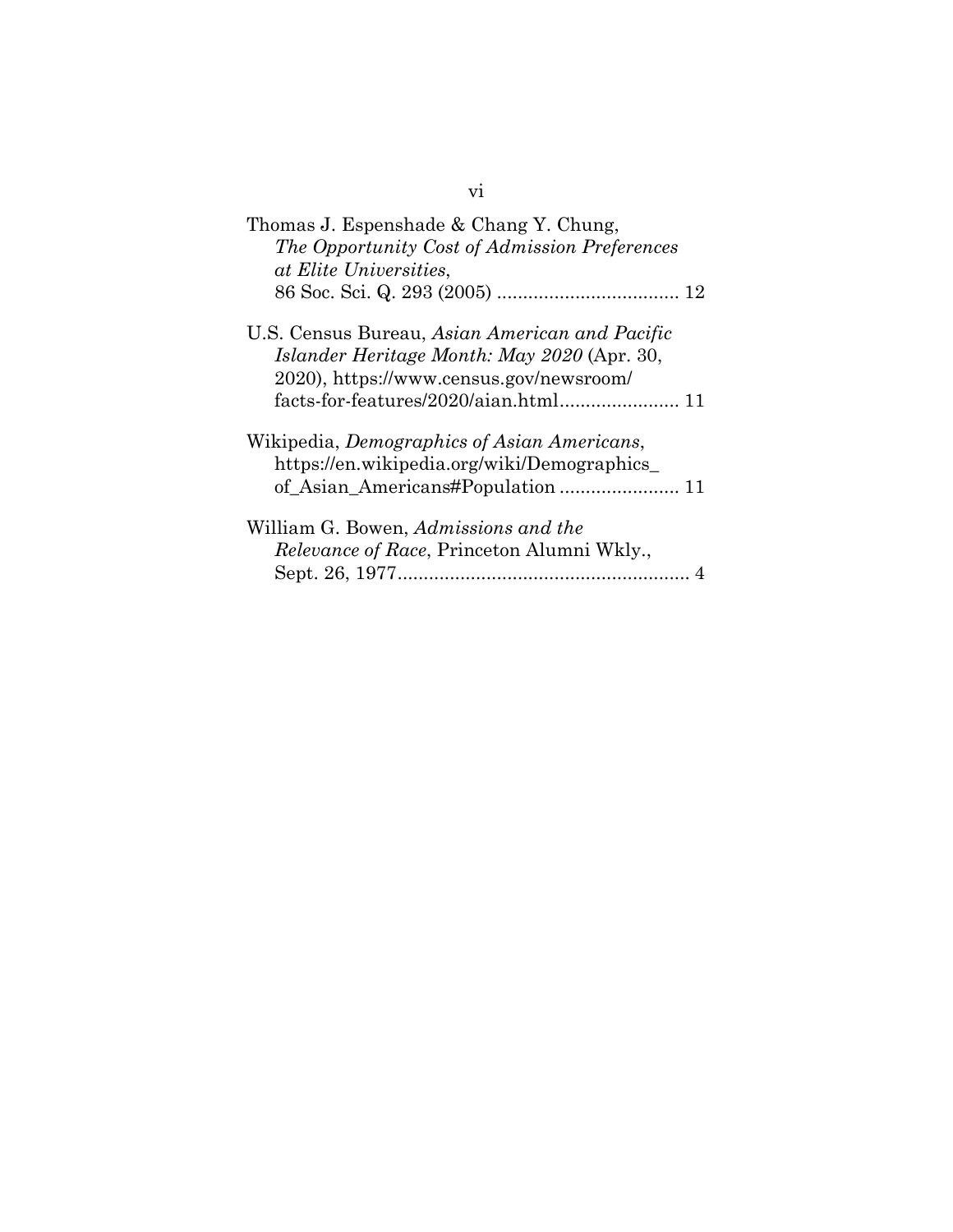#### <span id="page-7-0"></span>**INTEREST OF** *AMICUS CURIAE*[1](#page-7-1)

*Amicus Curiae* National Association of Scholars ("NAS") is an independent membership association of academics, including professors, graduate students, administrators and trustees, that works to foster intellectual freedom and to sustain the traditions of intellectual integrity and individual merit in America's colleges and universities.

In pursuit of this mission NAS has produced scholarship directly relevant to the argument of petitioner Students for Fair Admissions ("SFFA") that the Court should overrule the holding in *Grutter v. Bollinger*, 539 U.S. 306 (2003), that student diversity is a compelling interest justifying the use of race as a factor in admissions. NAS has found that the emphasis on diversity first touted by Harvard University, respondent in the companion case of *Students for Fair Admissions, Inc. v. President and Fellows of Harvard College*, No. 20-1199 ("Harvard case"), in its *amicus* brief in *Regents of the Univ. of Cal. v. Bakke*, 438 U.S. 265 (1978), and adopted in the lead opinion of Justice Powell there and then by the Court in *Grutter*, has not led to the ideal of cross-cultural stimulation

<span id="page-7-1"></span><sup>1</sup> Pursuant to Rule 37.6, *amicus curiae* affirms that no counsel for a party authored this brief in whole or in part, and no person other than *amicus curiae*, its members, and its counsel has made a monetary contribution to the preparation or submission of the brief.

NAS gave timely notice pursuant to Rule 37.2(a) to counsel of record for all parties of its intention to file this *amicus* brief, and received written consent from all parties.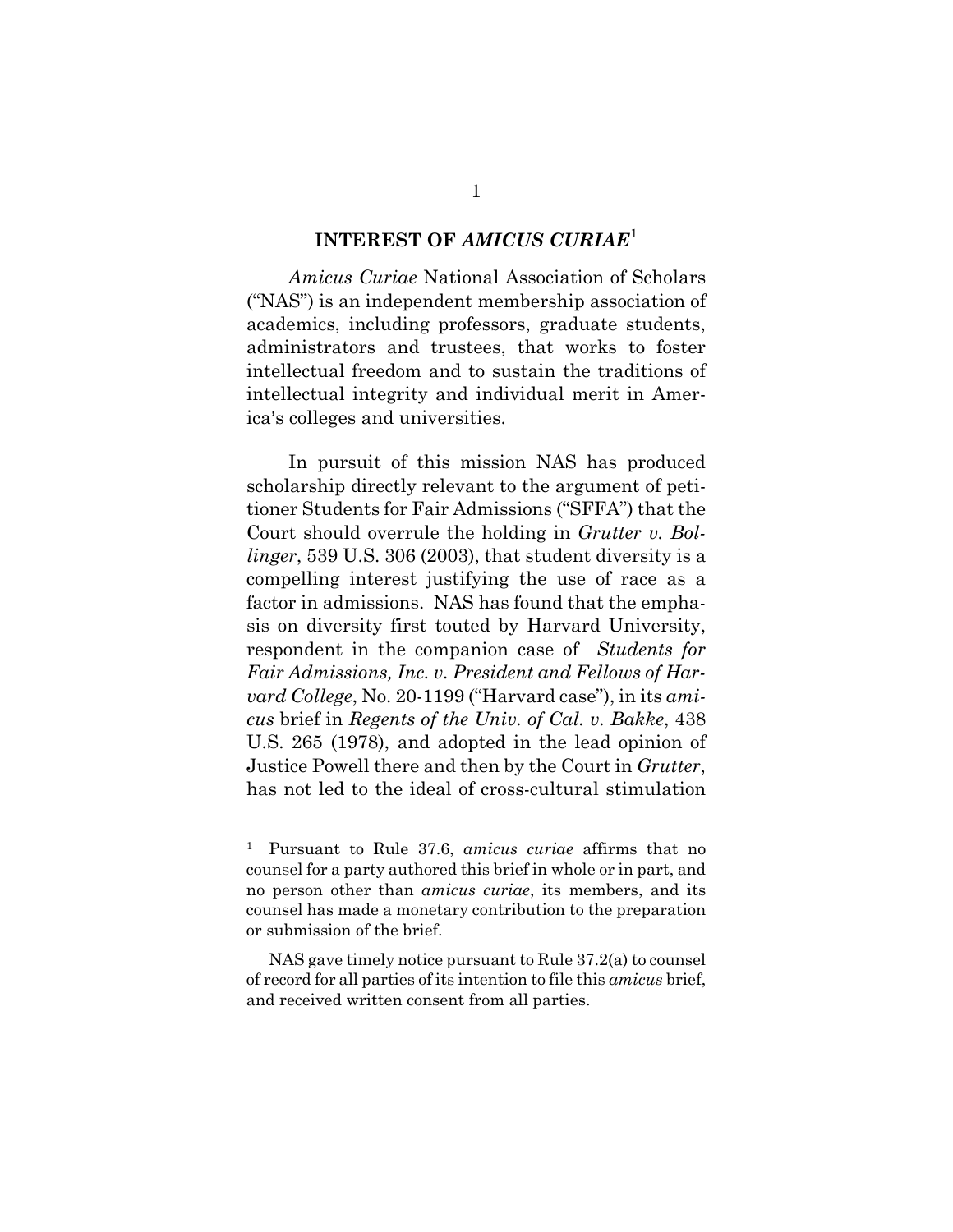contemplated by the Court. Rather, it has paradoxically contributed to just the reverse: a world of "neosegregation" on campus featuring separate graduations, separate dorms and even separate classes.

NAS has filed a similar amicus brief in support of petitioner in the Harvard case.

#### **SUMMARY OF ARGUMENT**

<span id="page-8-0"></span>The Court should reconsider the *Grutter* holding that student diversity is a compelling interest justifying race-based admissions because in practice it has led not to interracial understanding but to a new segregation; because in our multiracial society it now burdens not the white majority but Asian-Americans, another historically marginalized racial minority; and because the Harvard admissions plan hailed as a model of diversity in *Bakke* and *Grutter* was in fact tainted in bigotry from its inception.

In *Bakke* Justice Powell spoke of diversity as fostering a cross-racial "atmosphere of speculation, experiment and creation" and the Court majority echoed that view in *Grutter*. But the reality of campus diversity in 2021 is sadly different from this ideal. Rather, the dream of integration has given way to a regime of "neo-segregation" featuring separate dorms, separate graduations, and even de facto segregated classes. Further, contemporary diversity now "turns affirmative action on its head," *Fisher v. Univ. of Tex. at Austin*, 579 U.S. \_\_, 136 S. Ct. 2198, 2216 (2016) ("*Fisher II*") (Alito, J., dissenting), in two ways. Rather than providing disadvantaged minorities with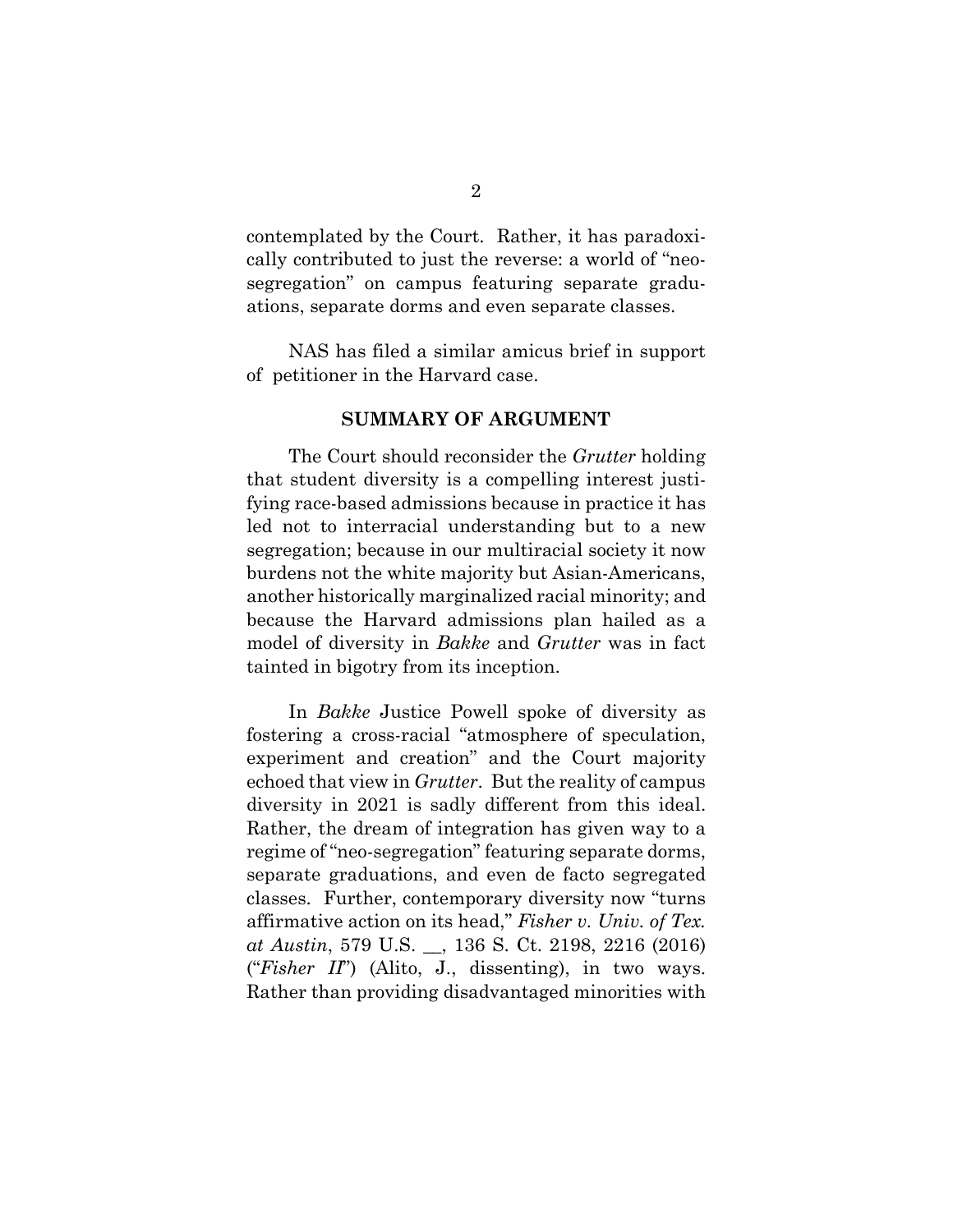a leg up while enriching others with their diverse perspectives, it now largely benefits middle and upper middle class minority students but encourages them to segregate by race.

The enormous growth of the Asian-American population since *Bakke* and *Grutter*, and the resulting transformation of America from an essentially biracial society to a multiracial one, also casts doubt on the continued adherence to those precedents, for there is strong evidence that the cost of racial preferences is now largely borne by Asians. Studies have found that up to 80 percent of slots awarded to African-American and Hispanic students under preferential admissions come from Asian-Americans rather than whites. That this would be so even though there are many more white than Asian applicants suggests that in deciding who must give up their seats in the name of racial diversity, admissions officers may ironically fall victim to implicit racial bias against Asians. Thus race-conscious admission, once a tool for combatting racial bias, now provokes it.

Finally, *Bakke* and *Grutter* are tainted by their reliance on the Harvard admissions system which they held out as a model, when in fact that system was instituted to exclude Jews, who were stereotyped in much the same way as Asians are today, and there are uncanny parallels between the imposition of a de facto Jewish quota under the system in the 1920's and the Asian admission experience since the 1990's.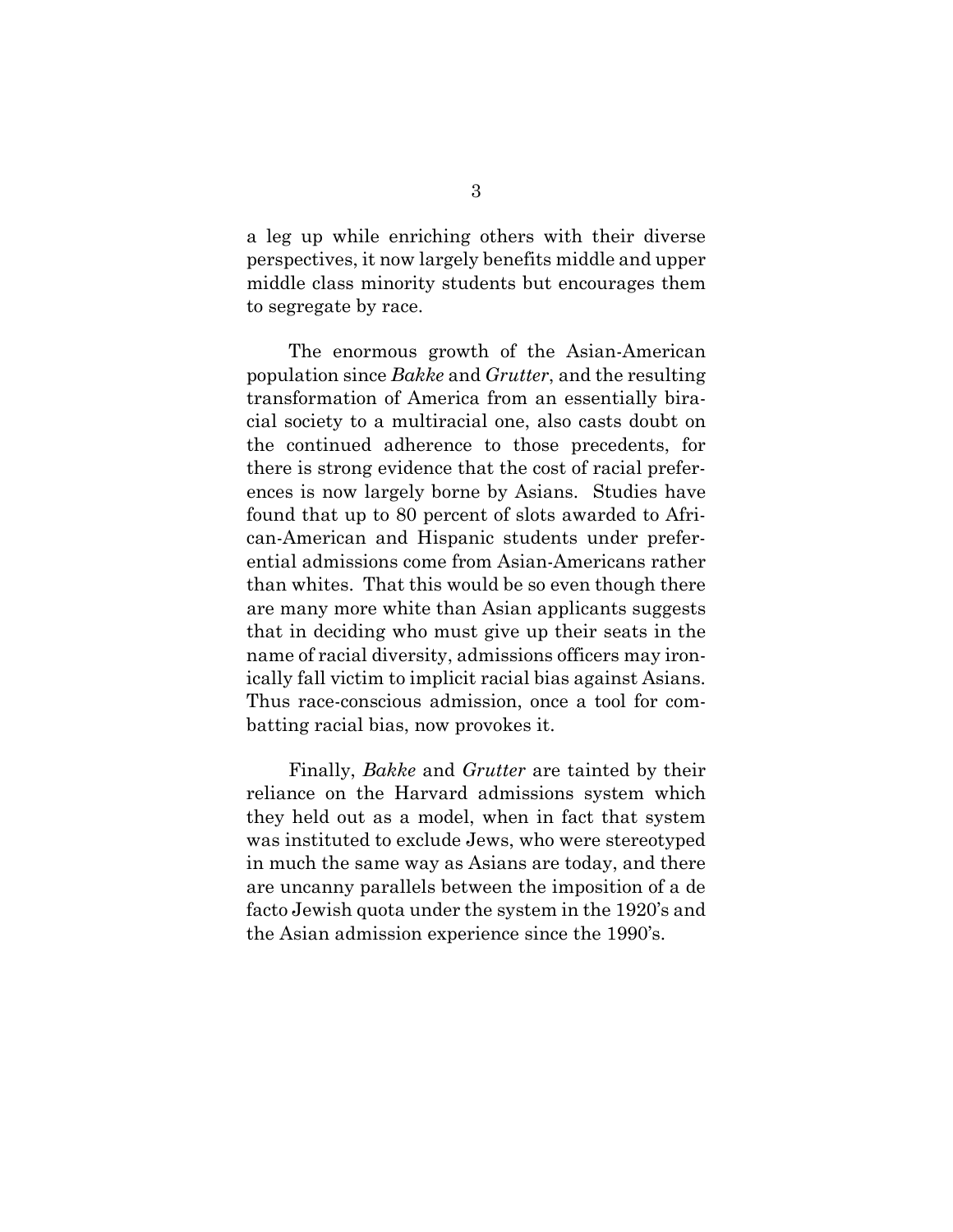#### **ARGUMENT**

## <span id="page-10-1"></span><span id="page-10-0"></span>**I. The Court Should Reconsider** *Grutter* **Because the Use of Race to Achieve Diversity Has Led Not to Cross-Cultural Intellectual Stimulation and Understanding But to "Neo-Segregation."**

In his controlling opinion in *Bakke* that was later adopted by the Court in *Grutter*, 506 U.S. at 325, Justice Powell held that only one potential institutional interest was compelling enough to justify consideration of race in college admissions: "the educational benefits that flow from an ethnically diverse student body." *Bakke*, 438 U.S. at 306. Justice Powell summarized these benefits as consisting of "[t]he atmosphere of 'speculation, experiment and creation' [that is] so essential to the quality of higher education," citing the statement of former Princeton University President William G. Bowen that "students of . . . different races . . . learn from their differences and . . . stimulate one another to reexamine even their most deeply held assumptions." *Id.* at 312 & n.48 (citing William G. Bowen, *Admissions and the Relevance of Race*, Princeton Alumni Wkly., Sept. 26, 1977, at 7, 9).

Embracing this diversity rationale for raceconscious admissions, the *Grutter* Court similarly described the "educational benefits that diversity is designed to produce" as "promot[ing] 'cross-racial understanding'" and "break[ing] down racial stereotypes." 539 U.S. at 330 (quoting *Grutter v. Bollinger*, 137 F. Supp. 2d 821, 850 (E.D. Mich. 2001), *rev'd in*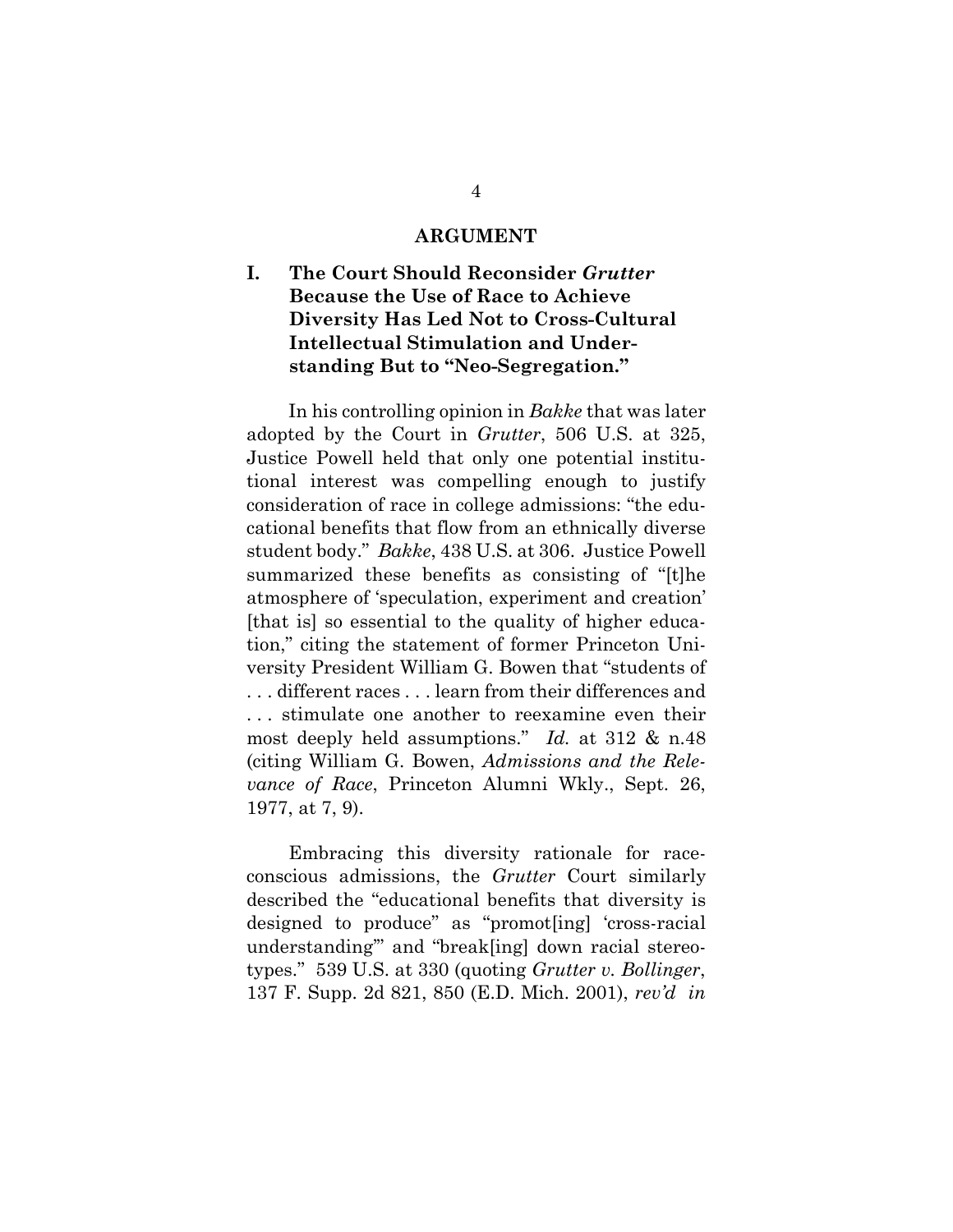*part and vacated in part*, 288 F.3d 732 (6th Cir. 2002), aff'd 539 U.S. 306). "'[C]lassroom discussion is livelier, more spirited, and simply more enlightening and interesting' when the students have 'the greatest possible variety of backgrounds'," the Court stated. 539 U.S. at 330 (quoting 137 F. Supp. 2d at 849).

Justice Powell's *Bakke* opinion held out the Harvard College admissions program as an example of such beneficial diversity, appending a summary of the program which was attached as an appendix to an *amicus* brief for Harvard and other elite schools in the case. 438 U.S. at 316-17, 321-24 (quoting and reprinting Brief of Columbia University, Harvard University et al. as Amici Curiae, *Regents of the Univ. of Cal. v. Bakke*, 438 U.S. 265 (1978) (No. 76-811), 1977 U.S. S. Ct. Briefs LEXIS 128, app.) ("A farm boy from Idaho can bring something to Harvard College that a Bostonian cannot offer. Similarly, a black student can usually bring something that a white person cannot offer.")

The rest of the Harvard *amicus* brief described diversity in the same vein, arguing that racial diversity, like diversity of experience and interests, "provides the most stimulating intellectual environment," and that "[m]inority students" expose others to "new and provocative points of view" and "new intellectual experiences." Brief of Columbia, Harvard et al. at 8, 13, 1977 U.S. S. Ct. Briefs LEXIS at \*6, \*14.

The *Grutter* Court also favorably cited the Harvard program, 506 U.S. at 335-39, and in an *amicus* brief in that case Harvard again spoke of racial diver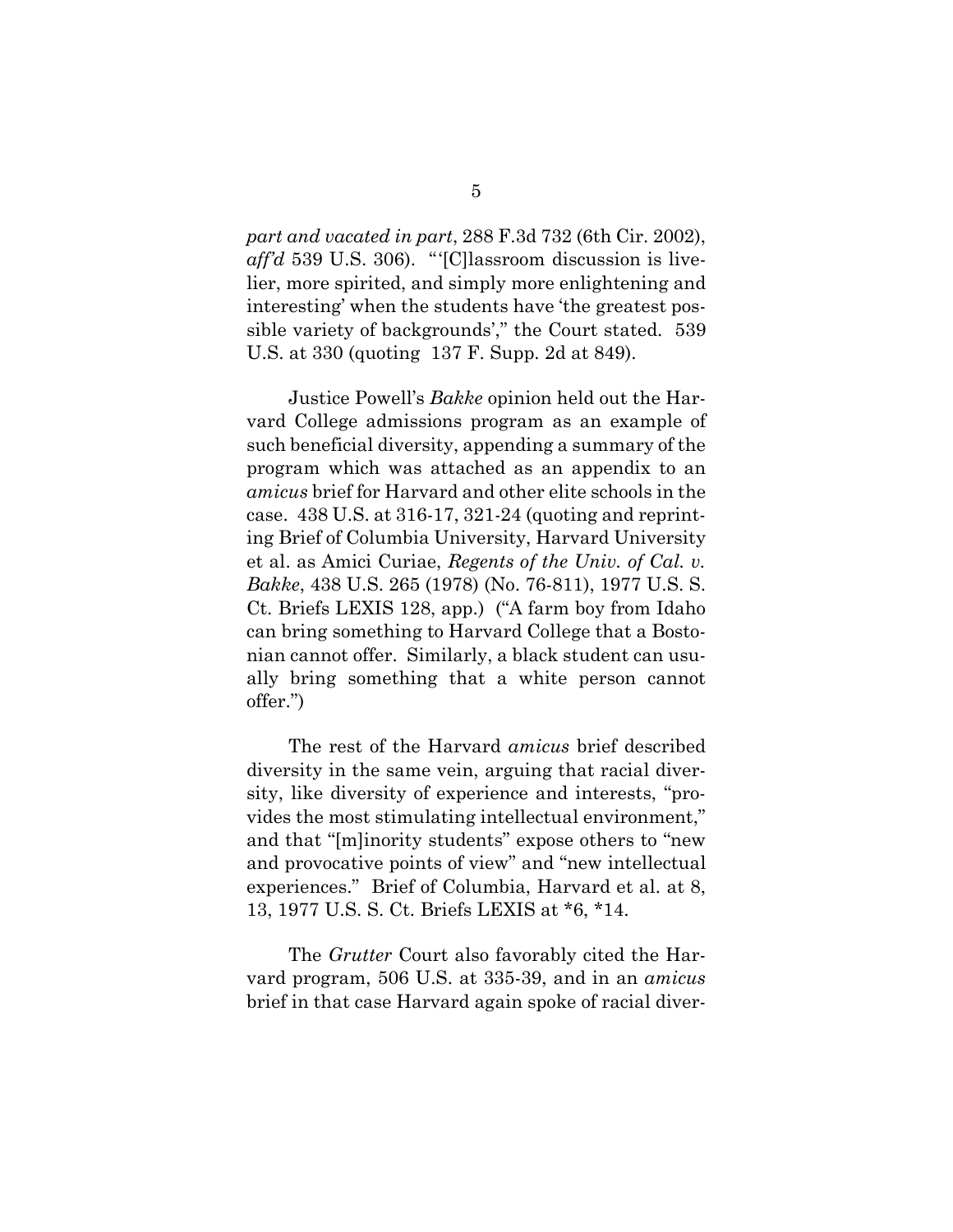sity as fostering the "wide exposure to that robust exchange of ideas which discovers truth out of a multitude of tongues, rather than through any kind of authoritative selection." Brief of Harvard University et al. as Amici Curiae Supporting Respondents, *Grutter v. Bollinger*, 539 U.S. 306 (2003) (No. 02-241), 2003 U.S. S. Ct. Briefs LEXIS 189, at 12 (quoting *Keyishian v. Board of Regents*, 385 U.S. 589, 603 (1967) (internal quotations omitted)).

The reality of campus diversity in 2021 is sadly different from this ideal of interracial understanding and intellectual cross-pollination, however. As diversity advocates have focused increasingly on group identity rather than racial reconciliation in the years since *Bakke*, the dream of integration has given way to a regime of "neo-segregation" in America's colleges and universities, featuring separate graduations, separate dormitories and even de facto segregated classes.

NAS recently completed a comprehensive study of this phenomenon at 173 schools, including a booklength report on the experience at Yale University. *Separate but Equal, Again: Neo-Segregation in American Higher Education*, https://www.nas.org/reports/ separate-but-equal-again; Dion J. Pierre & Peter W. Wood, *Neo-Segregation at Yale* (2019), [2](#page-12-0) *see also* Dion J. Pierre, *Demands for Segregated Housing at Williams College Are Not News*, Nat'l Rev. (May 8,

<span id="page-12-0"></span><sup>2</sup> https://www.nas.org/storage/app/media/Reports/NeoSeg% 20at%20Yale/NeoSegregation\_at\_Yale.pdf.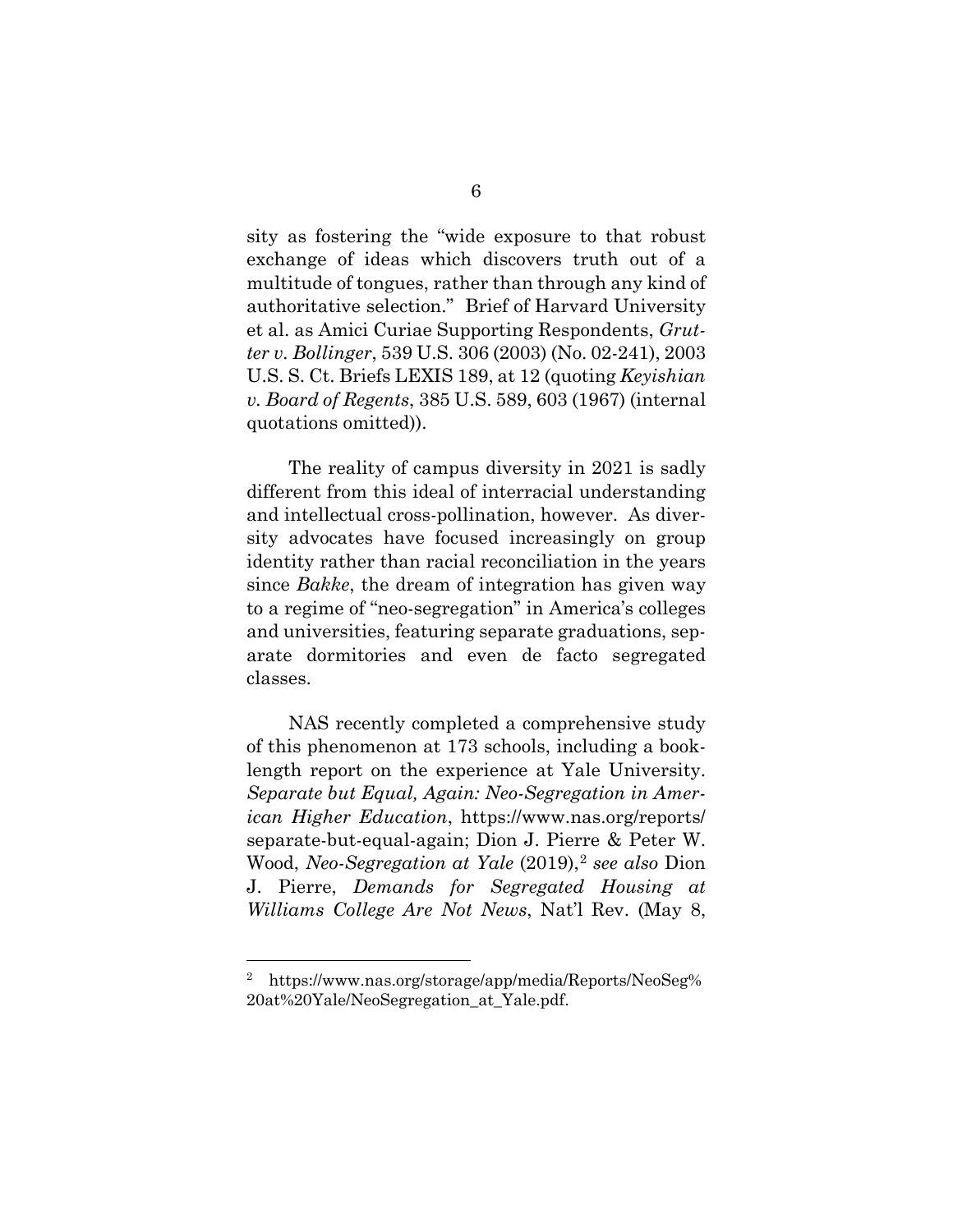2019). [3](#page-13-0) It found that, in addition to a host of raciallyidentified student centers, academic programs, and counseling and mentorship services, 43 percent of colleges offer segregated residences to students of different races, 46 percent offer segregated orientation programs, and 72 percent sponsor segregated graduation ceremonies. Pierre & Wood, *supra*, at 17; *see* Anemona Hartocollis, *Colleges Celebrate Diversity With Separate Commencements*, N.Y. Times, June 3, 2017, at A11 (Harvard and other top schools); Dustin Barnes, *Columbia University Offering Graduation Ceremonies Based on Race, Ethnicity, Income Status*, USA TODAY, Mar. 16, 2021.

This segregation is exacerbated by the tendency of African-American students to choose different majors and classes than white students. A study at Duke University found that while more black than white freshmen intended to major in the natural sciences, engineering or economics, the majority of them switched to less demanding majors over the course of their college careers while very few white students in these fields did. Thus only 32% of black students graduated with degrees in STEM fields or economics compared to 45% of white students. Peter Arcidiacono, Esteban M Aucejo & Ken Spenner, *What Happens After Enrollment? An Analysis of the Time Path of Racial Differences in GPA and Major Choice*, IZA J. Lab. Econ 1:5, Oct. 2012, [4](#page-13-1) at 12-13; *see* Heather

<span id="page-13-0"></span><sup>3</sup> https://www.nationalreview.com/2019/05/americancolleges-segregated-housing-graduation-ceremonies/

<span id="page-13-1"></span><sup>4</sup> https://izajole.springeropen.com/track/pdf/10.1186/2193- *- continued -*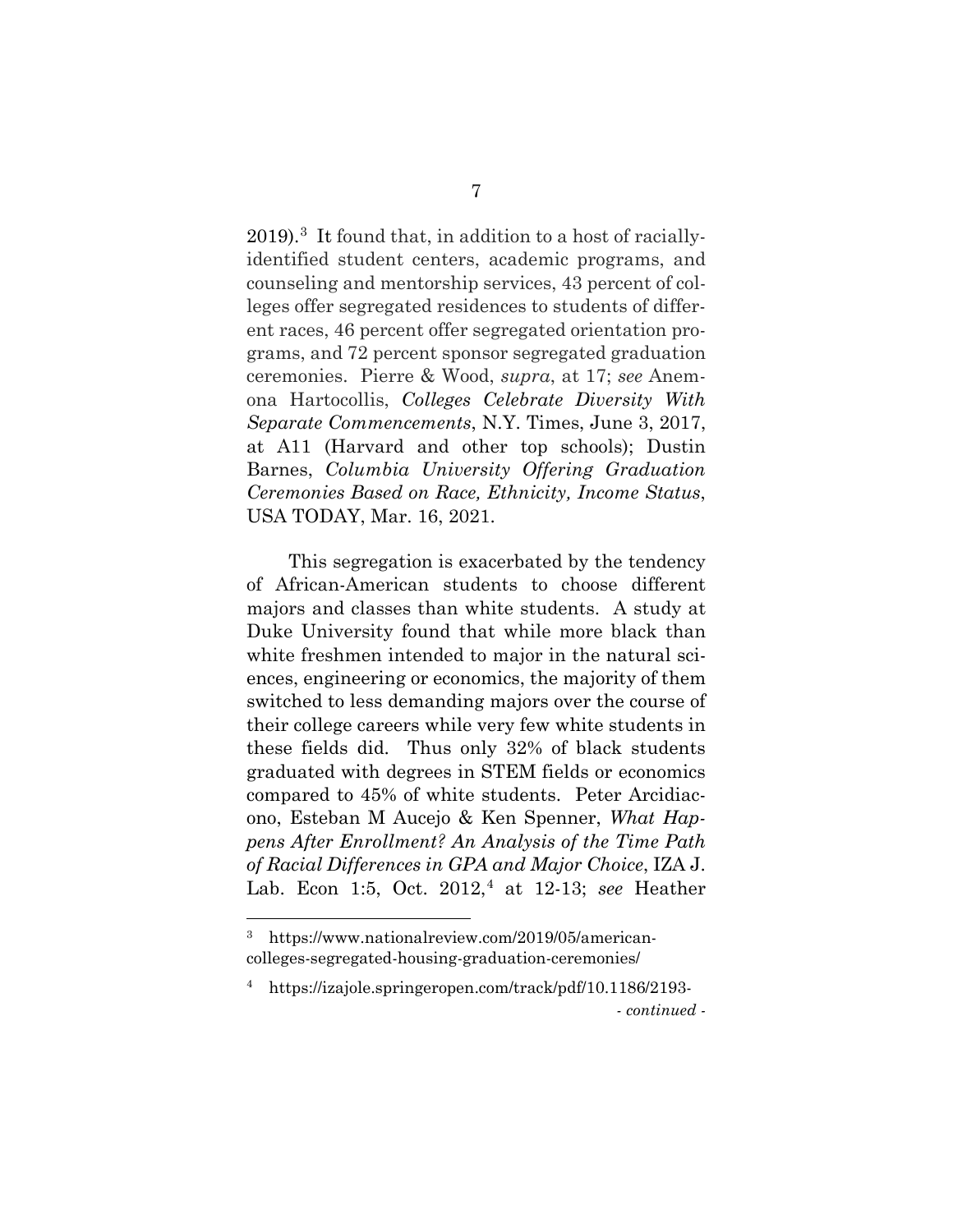Mac Donald, *The Diversity Delusion* 53-59 (2018) (summarizing study and reaction).

This may reflect the "mismatch" theory that racial preferences actually harm many talented black students by placing them in more competitive academic environments than they are prepared for. As a result they receive lower grades, choose less demanding majors with lower earnings potential, and drop out at higher rates than they would at slightly less competitive schools with peers at a similar level. *See generally* Richard Sander & Stuart Taylor, Jr., *Mismatch: How Affirmative Action Hurts Students It's Intended to Help, and Why Universities Won't Admit It* (2012); *see* Peter Arcidiacono et al., *University Differences in the Graduation of Minorities in STEM Fields: Evidence from California* 1, 13 (Nat'l Bureau Econ. Rsch., Working Paper 18799, 2013), https://www.nber.org/system/files/working\_papers/w 18799/w18799.pdf (data "suggest that mismatch of students with initial interests in STEM majors to UC campuses may be sizeable for minorities [and] may be a consequence of affirmative action policies in which race as well as academic preparation affect which campus students attend").

Such a "mismatch" between students receiving racial preferences in admissions and the schools admitting them may also, and understandably, increase their receptiveness to other forms of neo-segregation on campus, leading them to retreat into homogeneous enclaves with others who are superficially like them-

8997-1-5.pdf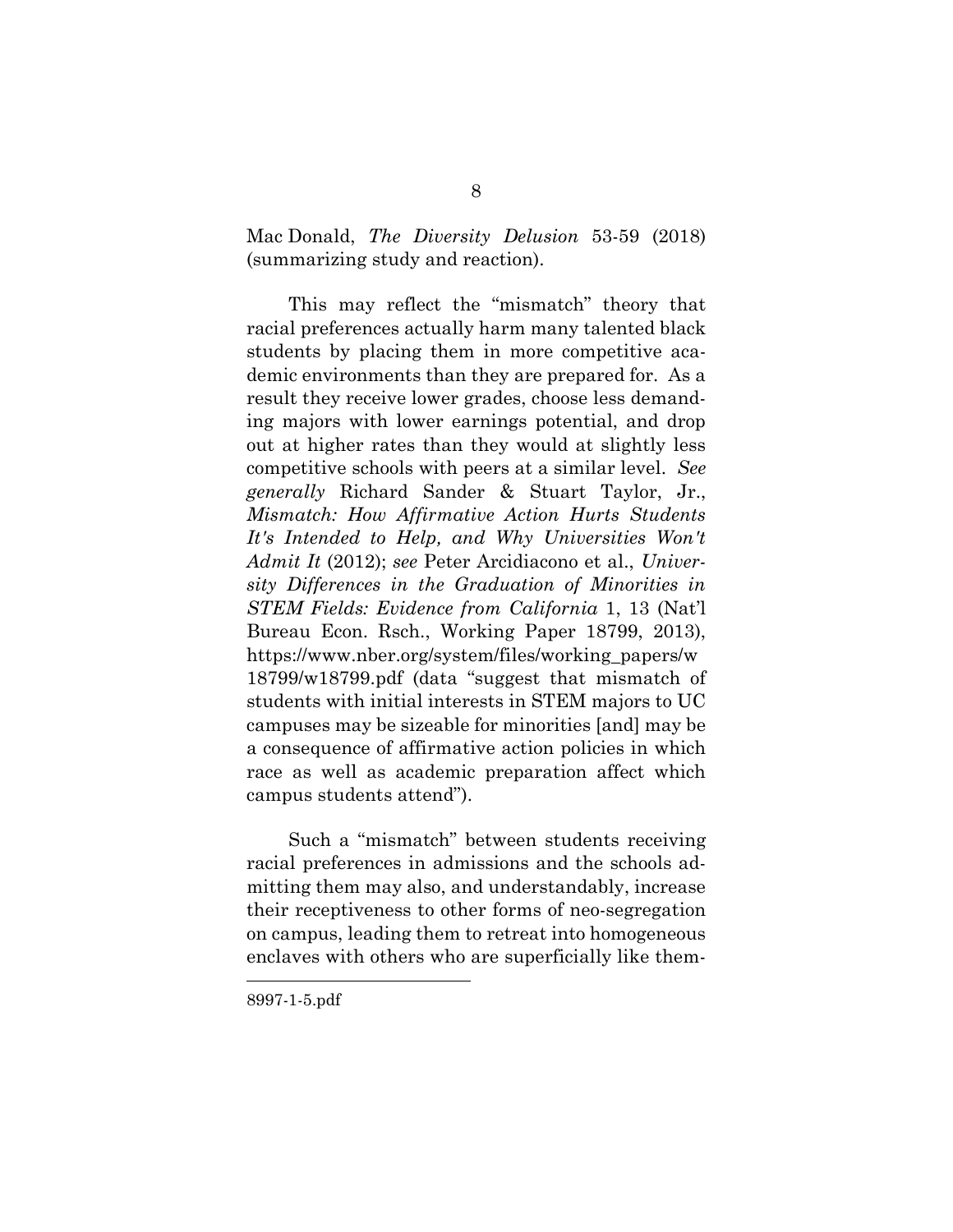selves. Thus, not only are such students more likely to succeed and excel academically at somewhat less competitive institutions, they are more likely to contribute to **genuine** diversity there – i.e., to interracial camaraderie and to that "wide exposure to that robust exchange of ideas which discovers truth out of a multitude of tongues" that Harvard spoke of in its *Grutter* brief (*see supra* p. 6). The ironic result is that the use of racial preferences in pursuit of diversity may actually undermine the very goals sought in pursuing it.

Compounding this irony is that the students receiving these admissions preferences in the name of diversity are not in fact very diverse from their fellow students in any ways other than skin color. As Justice Alito noted in his dissent in *Fisher II*, *supra*, the University of Texas had been particularly blunt about its preference for more affluent minority students in its earlier brief to the Court in the first *Fisher* case, *Fisher v. Univ. of Texas at Austin*, 570 U.S. 297 (2013) ("*Fisher I*"), and in so doing had laid bare an inherent conflict underlying the diversity rationale:

> UT has . . . claimed . . . that the racebased component of its plan is needed because the [already existing program admitting the top ten percent of each high school class] admits **the wrong kind** of African-American and Hispanic students, namely, students from poor families who attend schools in which the student body is predominantly African-American or Hispanic. As UT put it in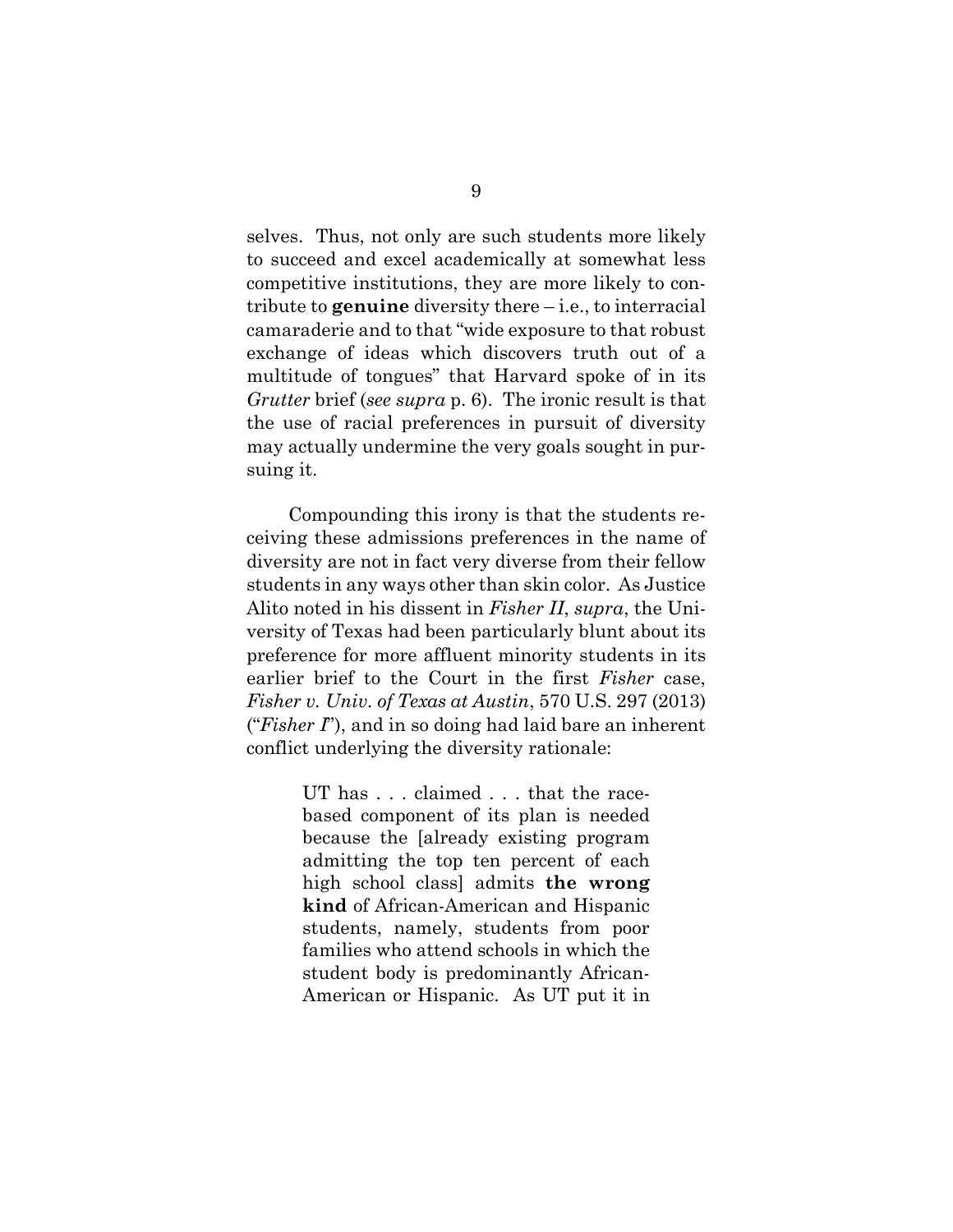its brief in *Fisher I*, the race-based component of its admissions plan is needed to admit "[t]he African-American or Hispanic child of successful professionals in Dallas."

… [T]he argument turns affirmative action on its head. Affirmative-action programs were created to help **disadvantaged** students.

136 S. Ct. at 2216 (Alito, J., dissenting) (emphasis in original) (quoting Brief for Respondents, *Fisher v. Univ. of Tex. at Austin*, 570 U.S. 297 (2013) (No. 11- 345), at 34).

In fact, for the reasons discussed above, diversity as practiced on campus today actually stands the concept on its head in **two** ways. What was conceived as a means of bringing the perspectives of underprivileged minorities to bear on upper status culture while integrating them into that culture now brings yet more representatives of the dominant upper middle class culture to campus but encourages them to segregate by race. Surely this can no longer be considered a compelling interest justifying racially based admissions decisions.

This dual irony of modern diversity would be reason enough to reconsider *Grutter*, even without regard to a third crowning irony: that, as discussed in Point II, the burden of these racially based decisions now no longer falls on the white majority but on another historically marginalized racial minority.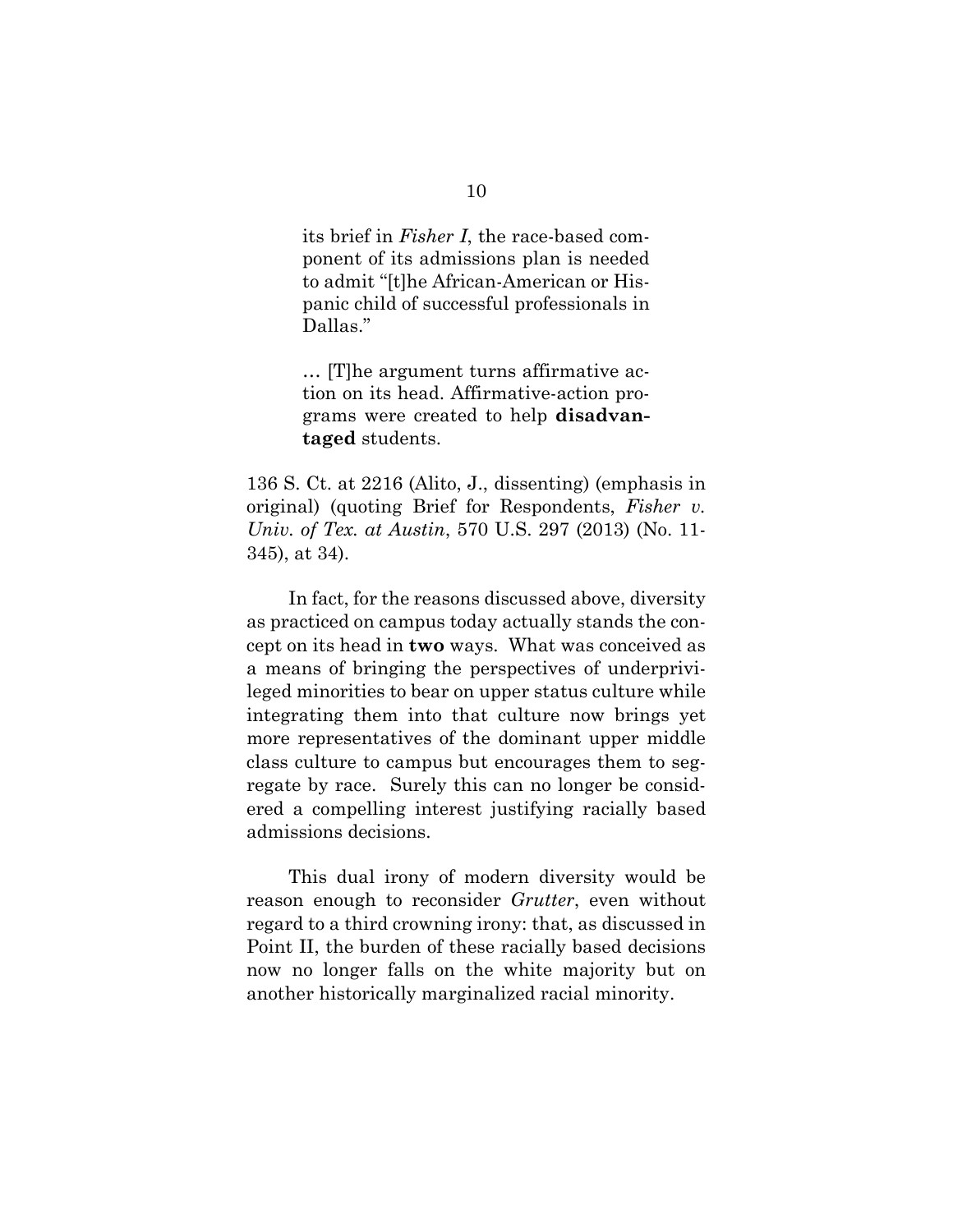## <span id="page-17-0"></span>**II. The Court Should Reconsider** *Grutter* **Because the Burden of Race-Conscious Admissions Now Falls Largely on Asian-Americans, Another Racial Minority Group Historically Victimized by Discrimination.**

Asian-Americans are the fastest growing racial or ethnic group in the United States. Gustavo López *et al.*, Pew Research Center, *Key Facts About Asian Americans, a Diverse and Growing Population* (2017), http://pewrsr.ch/3scIdaE. The Asian-American population has increased by 67 percent just since the *Grutter* decision in 2003, and by over 600 percent since the *Bakke* decision in 1978. *See* U.S. Census Bureau, *Asian American and Pacific Islander Heritage Month: May 2020* (Apr. 30, 2020), https://www. census.gov/newsroom/facts-for-features/2020/aian. html; Wikipedia, *Demographics of Asian Americans*, https://en.wikipedia.org/wiki/Demographics\_of\_Asian \_Americans#Population. With this rise, and the con-

comitant increase of the Latino population, the largely biracial, black-and-white American society of 1978, and even of 2003, has become a multiracial one.

This transformation casts serious doubt on the wisdom of continued adherence to *Bakke* and *Grutter.*  For there is strong evidence that in our current multiracial society the cost of the racial preferences for underrepresented minorities that was approved in these decisions is now primarily borne not by the white majority but by Asian-Americans – another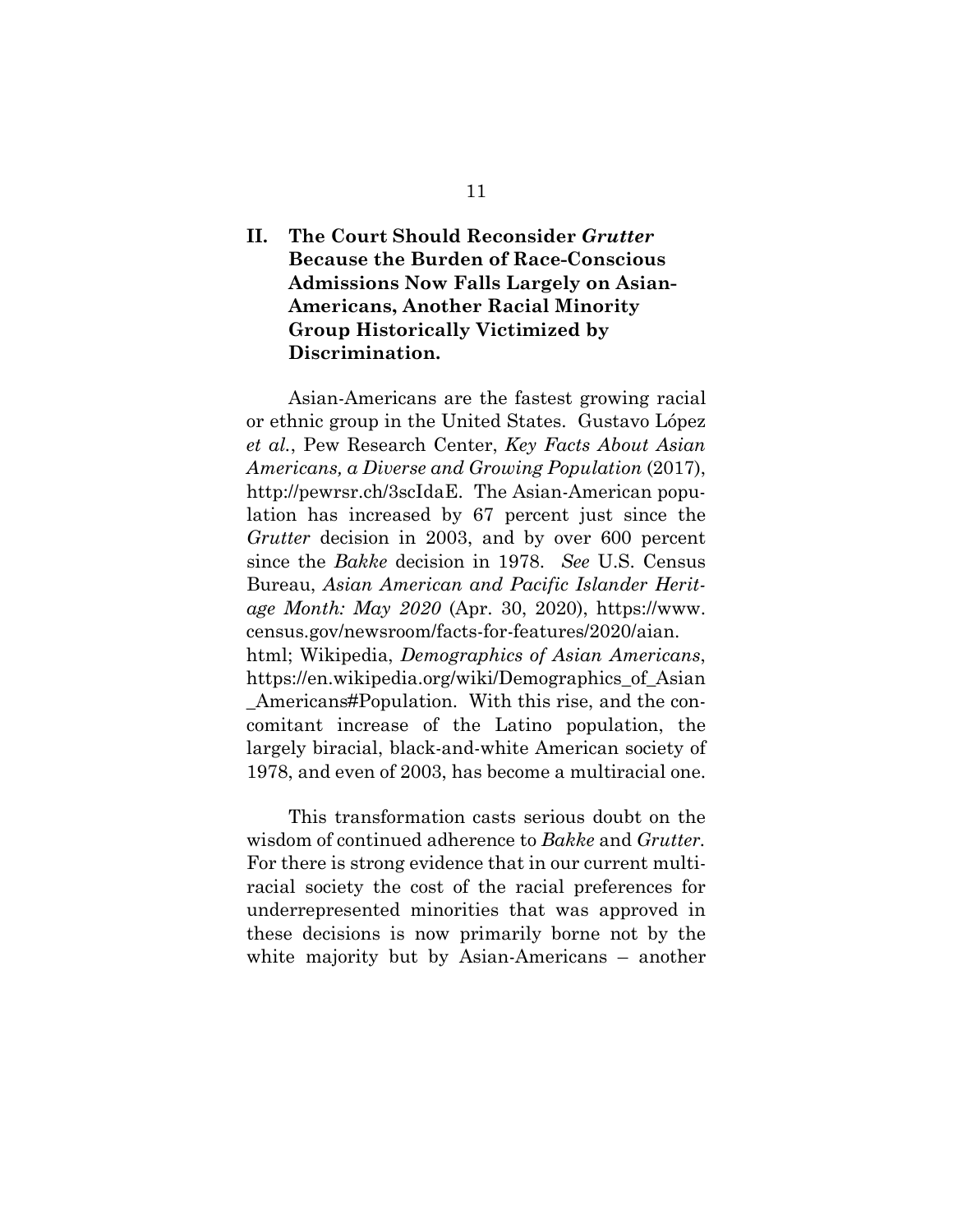racial minority group that has been historically subject to discrimination.<sup>[5](#page-18-0)</sup>

This effect could already be seen not long after *Grutter*. A 2005 study by two Princeton researchers reached the staggering conclusion that racial preferences for African-Americans and Latinos at elite colleges come almost entirely at the expense of Asian-Americans rather than whites. They found that if preferences were eliminated "[n]early four out of every five places . . . not taken by African-American and Hispanic students would be filled by Asians." Thomas J. Espenshade & Chang Y. Chung, *The Opportunity Cost of Admission Preferences at Elite Universities*, 86 Soc. Sci. Q. 293, 298 (2005).

A more recent study of the "holistic admissions review" instituted at UCLA in the wake of *Grutter*[6](#page-18-1) similarly found that Asian-Americans were the only applicants negatively impacted by it, while whites were largely unaffected or even benefitted slightly. Robert D. Mare, *Holistic Review in Freshman Admissions at the University of California – Los Angeles* 22, 26, 36-37 (May 27, 2014) (unpublished report).

<span id="page-18-0"></span><sup>&</sup>lt;sup>5</sup> This legacy of discrimination is well-known and is set out at length in the Brief of Amicus Curiae Asian American Coalition for Education et al. in Support of Petitioner in the Harvard case (at 11-17).

<span id="page-18-1"></span><sup>6</sup> California is of course technically barred from explicitly considering race in admissions under Proposition 209, Cal. Const. art. I, § 31.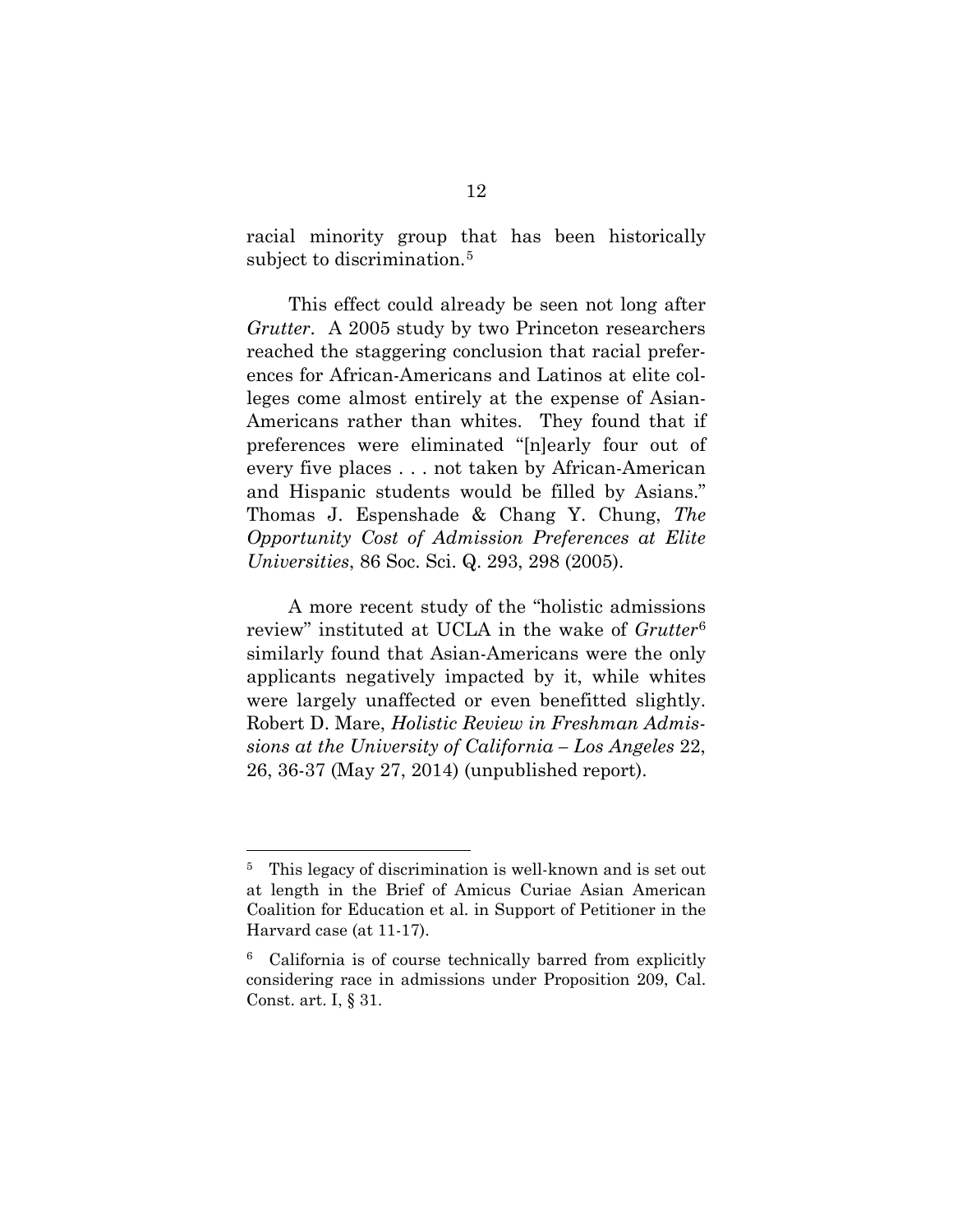Evidence in the Harvard case has also shown that "Asian Americans are the primary group hurt by preferences given in Harvard's Admissions Office" and that if all preferences were to be removed the number of Asians admitted would increase by 50 percent while white admissions would increase by only a negligible 3.5 percent. While these figures include the impact of removing athletic and legacy as well as racial preferences, removing racial preferences alone would increase Asian enrollment by 40% but white enrollment by only 18%. Harvard's own Office of Institutional Research ("OIR") similarly found that removing racial preferences would increase Asian enrollment by 45% but white enrollment by only  $15\%$ .<sup>[7](#page-19-0)</sup>

The evidence that racial preferences for Black and Latino students now come largely at the expense of Asian-Americans rather than whites might seem incongruous at first blush. Whites are after all the majority and Asians the minority, even in the applicant pool for top schools, and there is no reason to think that Asians cluster towards the bottom. (Indeed copious evidence in the Harvard case shows that they rank at the top of this pool there.) So one would expect that whites would at the very least bear the cost of these preferences in proportion to their share of the applicant pool. The fact that they do not – that they are apparently the last to go while Asian-

<span id="page-19-0"></span>Citations for these statistics are at page 13 of our Brief in Support of Petitioner in that case.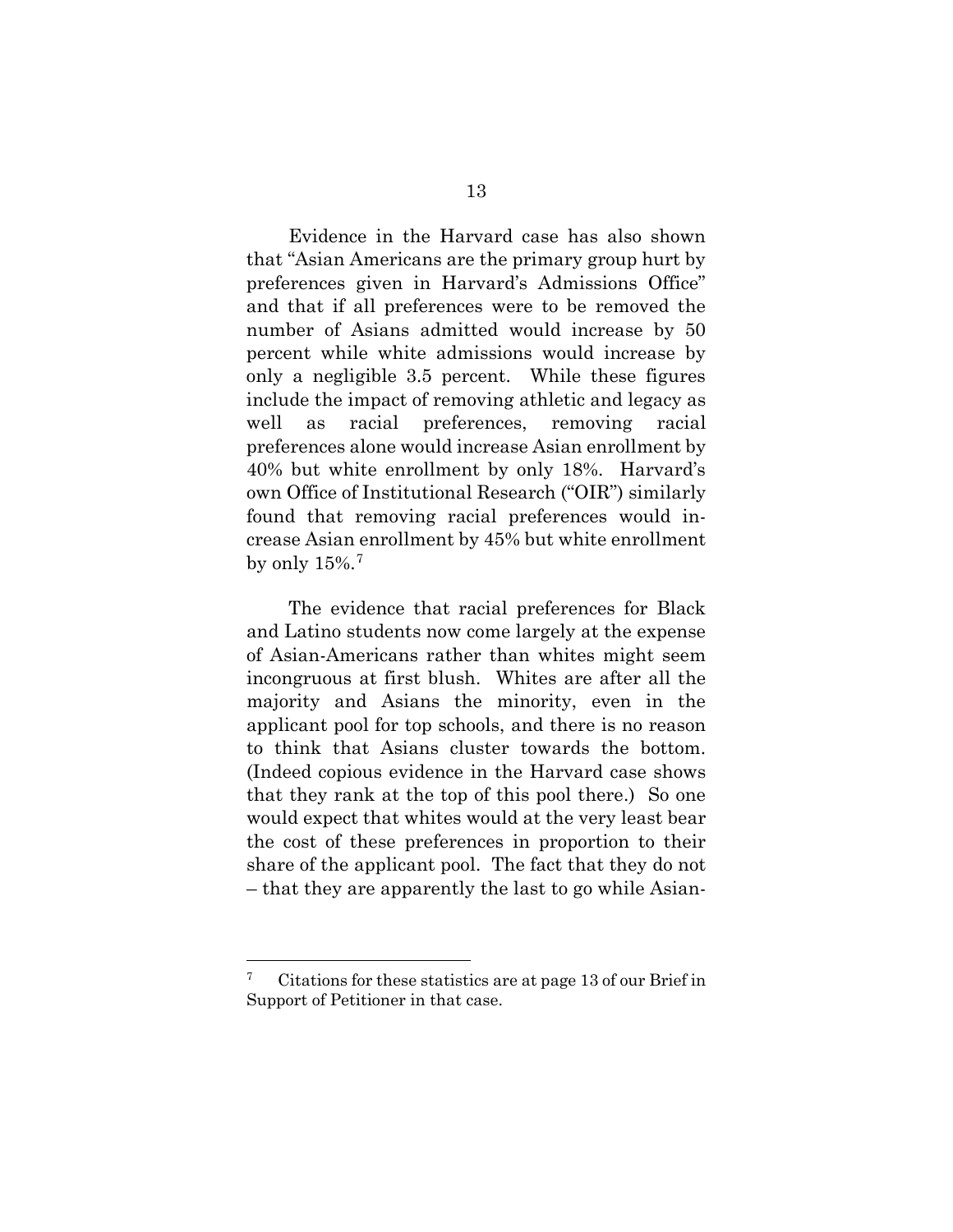Americans are often the first – suggests that implicit bias may be at play here.

That is, in deciding who must give up their slots in the name of racial diversity, admissions officers may ironically fall back on the subconscious racial stereotypes of Asians as "quiet," "bland," "flat," "[un]exciting" and "timid."[8](#page-20-0) In the biracial era, other, less historically suspect, biases, such as those based on economic class, may have come into play in making these decisions among white candidates. But with the rise of Asian-Americans in the present multiracial era race has become a factor. Thus race-conscious admission, once seen as a tool for combatting racial bias, now provokes it.

Such "dramatic changes in factual circumstances" as the shift in the racial landscape of the United States from an essentially biracial one to a multiracial one over the last forty years may well "support a departure from precedent under the prevailing approach to stare decisis." *FCC v. Fox TV Stations, Inc.*, 556 U.S. 502, 534 (2009) (Thomas, J., concurring). *See Ramos v. Louisiana*, 140 S. Ct. 1390, 1414 (2020) (Kavanaugh, J., concurring in part); *Planned Parenthood of Southeastern Pa. v. Casey*, 505 U.S. 833, 855, 861 (1992).

As America has become a more diverse multiracial society the diversity rationale for race-based admissions sanctioned by Justice Powell in *Bakke* and

<span id="page-20-0"></span><sup>8</sup> *See* App. to Pet. Cert. 160, *Students for Fair Admissions, Inc. v. President and Fellows of Harvard College*, No. 20-1199.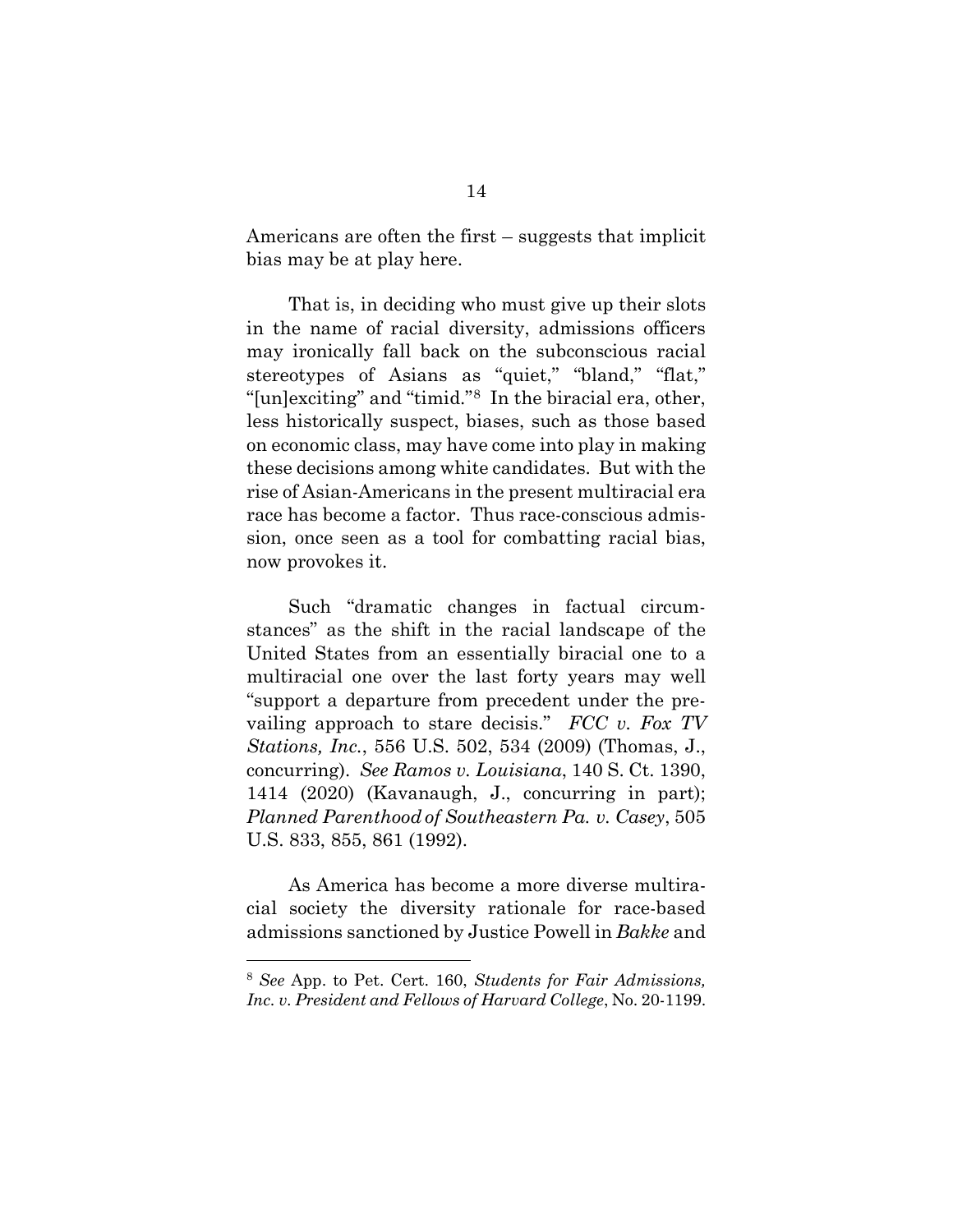approved by the Court in *Grutter* has foundered on diversity itself. The Court should overrule those precedents.

## <span id="page-21-0"></span>**III. Historical Evidence that Harvard's Holistic Admissions Policies That Were Embraced in** *Bakke* **and** *Grutter* **Were Instituted to Exclude Jews, Who Were Stereotyped in Much the Same Way as Asians are Today, Shows That Those Decisions Were Founded on a Lie.**

In the Harvard case, SFFA submitted copious historical evidence that Harvard's "holistic" admissions system touted in *Bakke* and *Grutter* was originally instituted to exclude Jewish students who were stereotyped in much the same way that Asian-Americans are today, and that there are uncanny parallels between the imposition of de facto Jewish quotas at Harvard and other top schools under this system in the 1920's and the Asian admission experience since the 1990's. While the district court there allowed only limited presentation of this historical record, it is particularly relevant to this Court's consideration of both cases, because of the *Bakke* and *Grutter* Courts' reliance on the Harvard plan as the model of an acceptable race-conscious admissions program. (*See* Point I *supra*.) In fact, the plan was the product of the most vile anti-Semitism, and thus supports the conclusion that it now cloaks similar anti-Asian prejudice.

This history was summarized in a lengthy 2012 article on admissions at Harvard and other selective schools: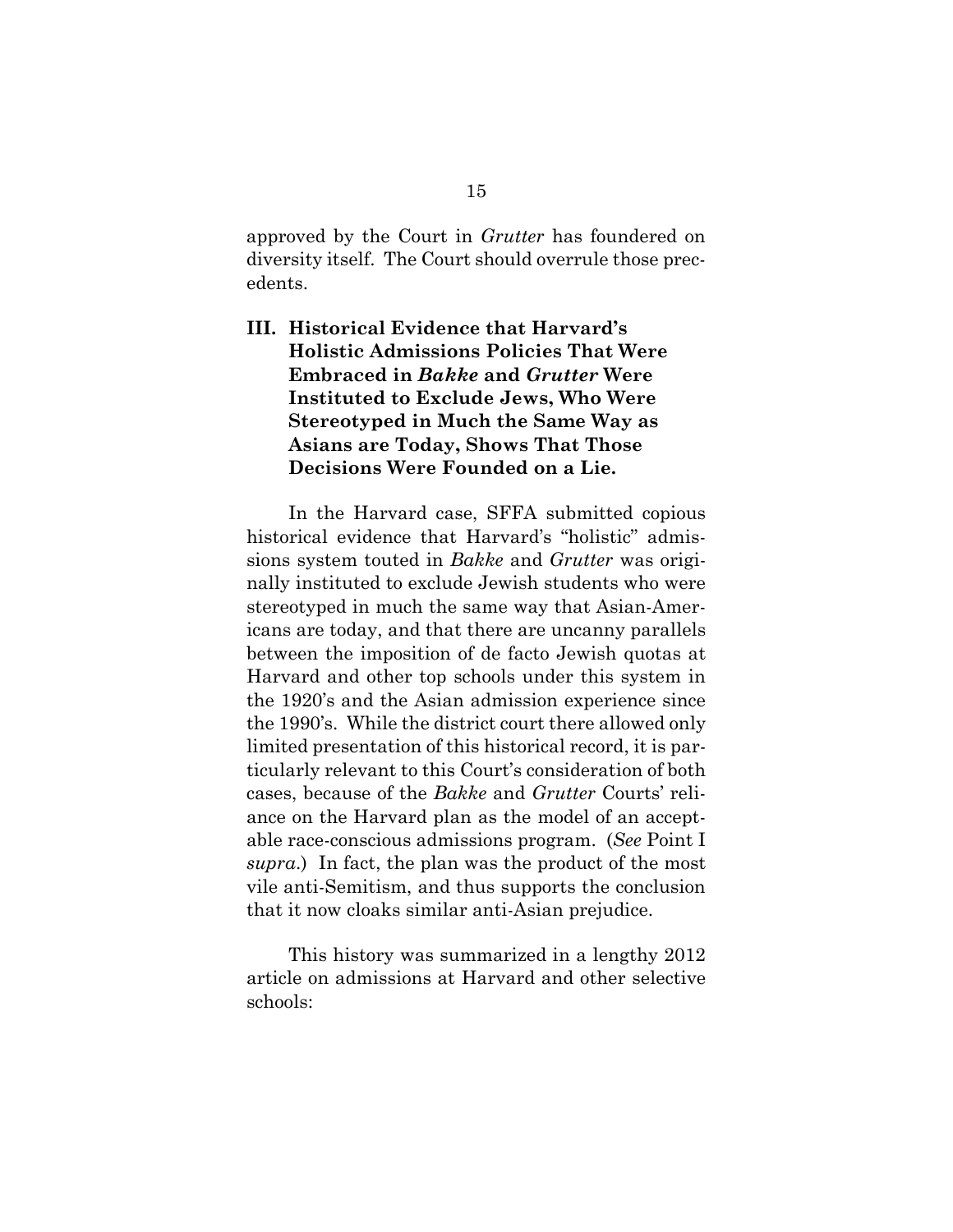During the 1920s, the established Northeastern Anglo-Saxon elites who then dominated the Ivy League wished to sharply curtail the rapidly growing numbers of Jewish students . . . T**he approach** . . . **taken by Harvard President A. Lawrence Lowell** . . . **was to transform the admissions process from a simple objective test of academic merit into a complex and holistic consideration of all aspects of each individual applicant; the resulting opacity** . . . **allow[ed] the ethnicity of the student body to be shaped as desired. As a consequence, university leaders could honestly deny the existence of any racial or religious quotas, while still managing to reduce Jewish enrollment** to a much lower level.

Ron Unz, *The Myth of American Meritocracy: How corrupt are Ivy League admissions?*, The American Conservative, Dec. 2012, at 14, http://www.theamer icanconservative.com /articles/the-myth-of-americanmeritocracy. (Emphasis added; footnotes omitted.)

The anti-Semitism that gave rise to this is eyepopping. *See generally* Jerome Karabel, *The Chosen: The Hidden History of Admission and Exclusion at Harvard, Yale and Princeton* 1-109 (2005); Alan M. Dershowitz & Laura Hanft, *Affirmative Action and the Harvard College Diversity Discretion Model: Paradigm or Pretext?*, 1 Cardozo L. Rev. 379 (1979). The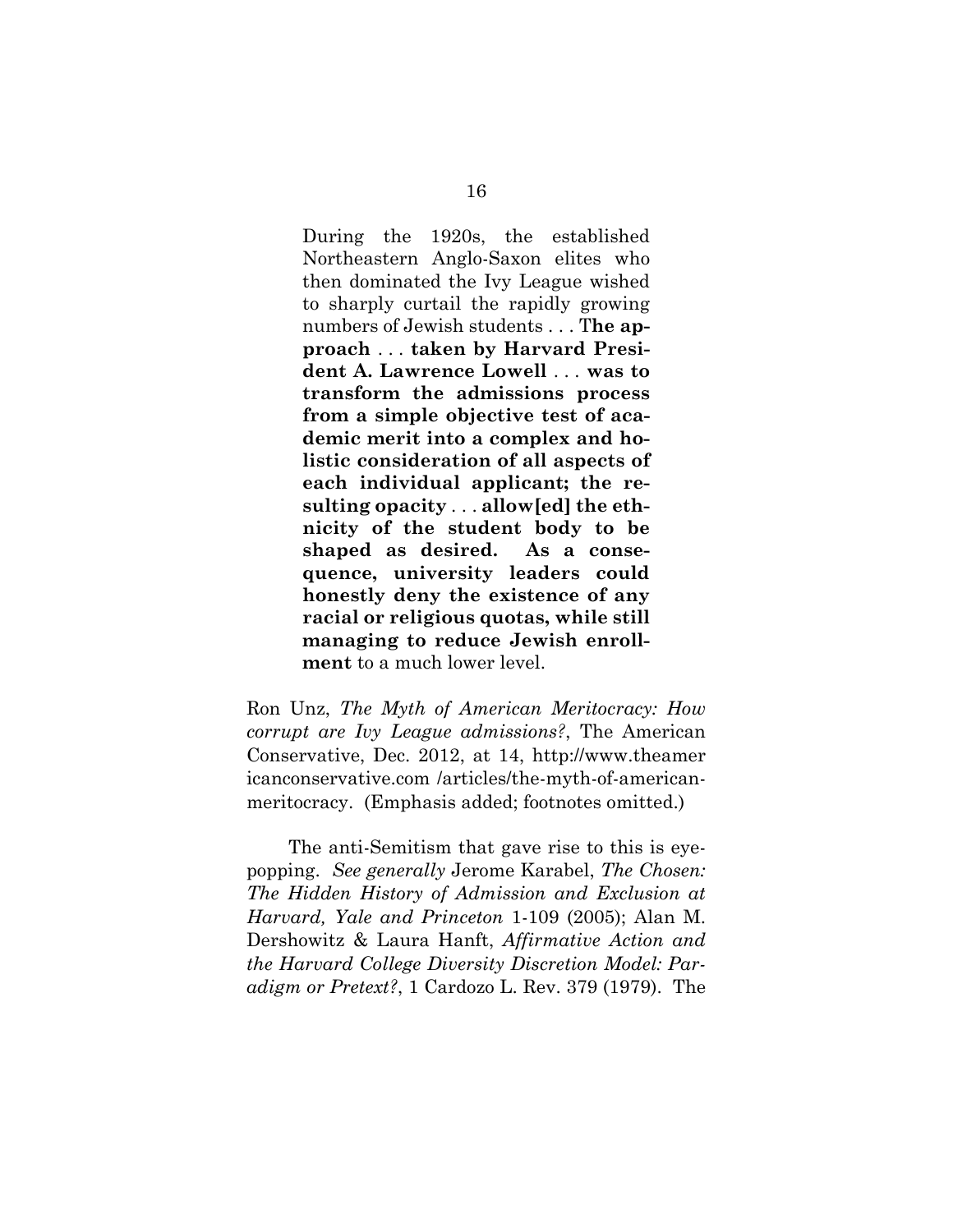following discussion draws heavily on these sources to set out this history.

Prior to the early 1920's admission to Harvard and other Ivy League schools was based almost entirely on grades and an entrance examination. Essays and personal interviews were not required, and there was relatively little consideration of extracurricular activities or of the kind of subjective "character" traits and "leadership skills" included in today's amorphous personal rating. While the admission criteria were objective, until about the turn of the century they were not particularly demanding, in keeping with the Ivy League reputation as a place for the social rather than the intellectual elite.

Beginning in the 1890's, however, Harvard began to make its requirements more academically rigorous, just as increasing numbers of Jewish immigrants whose culture emphasized academics were arriving in America, and Jews began to comprise a growing share of the student population. Harvard was already 7 percent Jewish by 1900, a figure which increased to 10% in 1909, 15% in 1914 and 21.5% in 1922.

This did not sit well with many Harvard officials and alumni. As early as 1907 the dean of financial aid expressed his preference for "sons of families that have been American for generations" rather than the "increasing class [of] foreigners, and especially the Russian Jews." Some twenty years later, as Jewish enrollment reached its peak, a member of the Class of 1901 wrote to President Lowell after attending the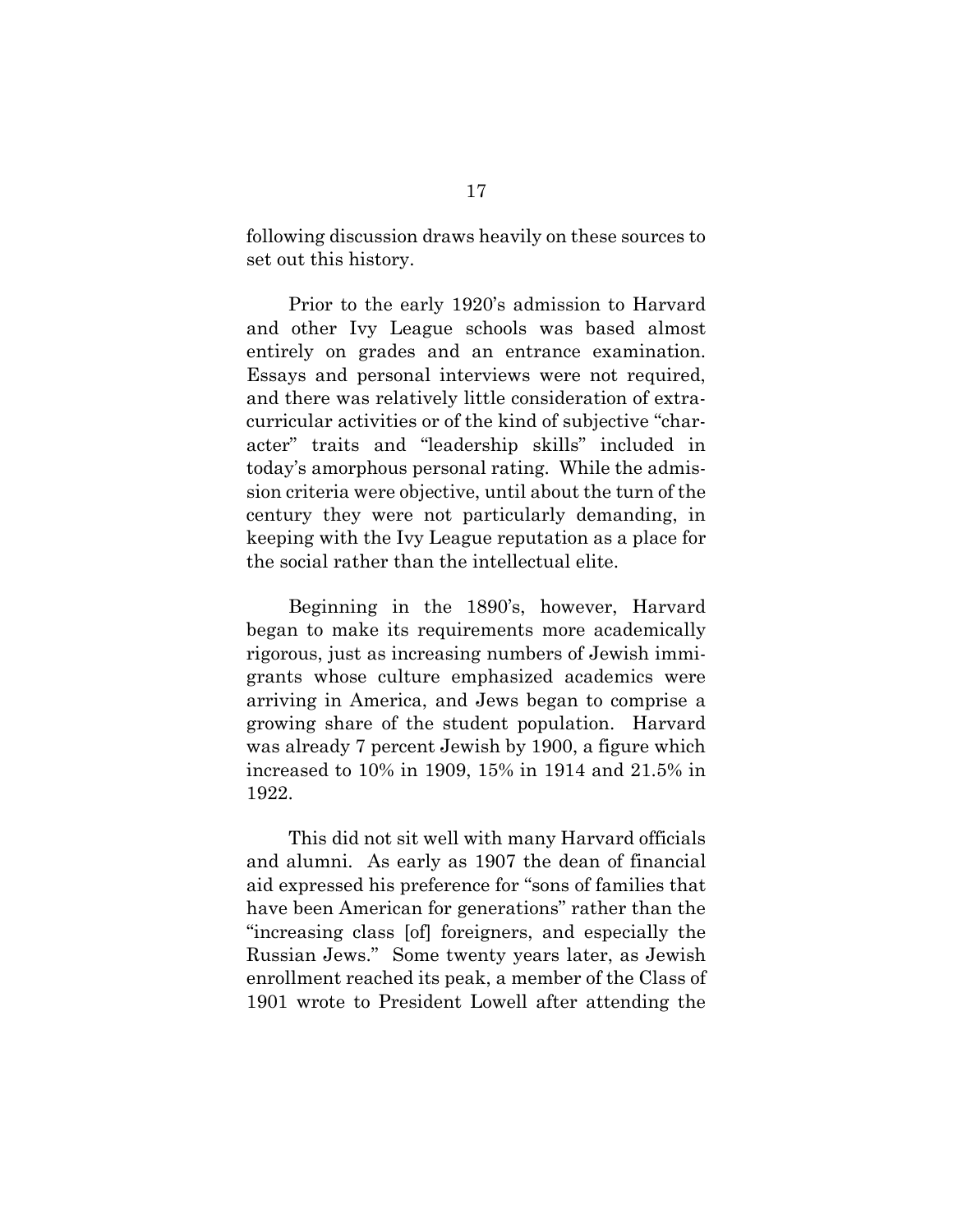Harvard-Yale game that "to find that one's University had become so Hebrewized was a fearful shock. There were Jews to the right of me, Jews to the left of me." Lowell responded sympathetically that he "had foreseen the peril of having too large of a number of an alien race and had tried to prevent it."

Lowell had indeed proposed a formal 15% Jewish quota in 1920, which the faculty rejected, but when the Jewish numbers reached 27.6% in 1925 they adopted his proposal to impose a de facto quota via discretionary admissions criteria emphasizing subjective measures of "character and personality" rather than exam scores. Lowell was quite candid that "a very large proportion of the less desirable, upon this basis, are . . . the Jews."

The impact of the holistic policy was immediate and drastic. The percentage of Jews in Harvard's freshman class plummeted from over 27% in 1925 to just 15% in 1926, and remained virtually unchanged at about that level until the 1940's. During this time Harvard buttressed this quota by reinforcing the subjective elements of its admissions system, for the first time requiring candidates to submit personal essays and descriptions of their extracurricular activities in an attempt to further emphasize "leadership" skills and "character." Jewish numbers at Harvard did not begin to rebound until after World War II.

Comparing the experience of Jewish students of that era and Asian students over the last several decades under Harvard's holistic admissions plan, Unz observed that the Asian experience "exactly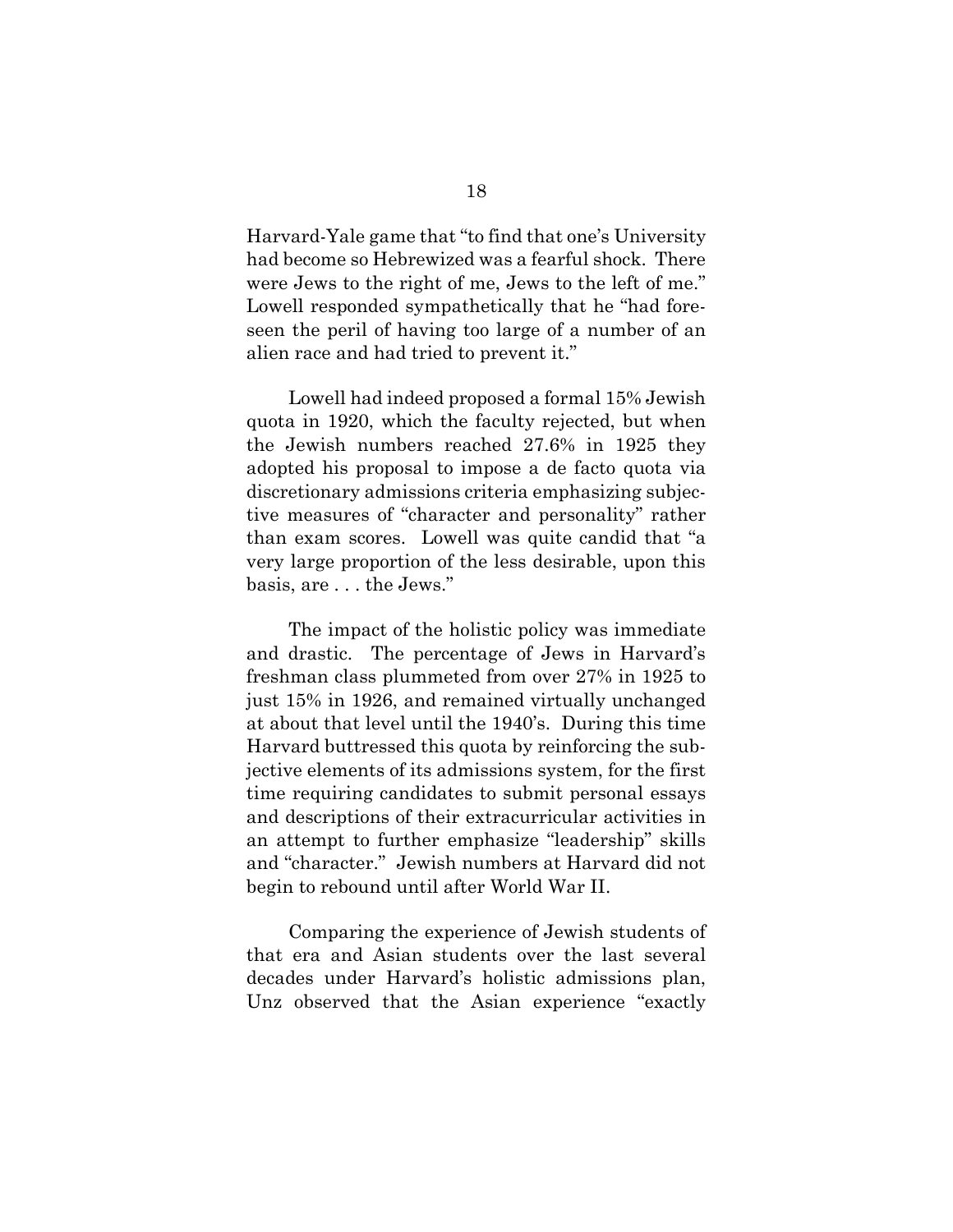replicates the historical pattern … in which Jewish enrollment rose very rapidly, leading to imposition of an informal quota system, after which the number of Jews fell substantially, and thereafter remained roughly constant for decades." Unz, *supra*, at 18. This is starkly illustrated in the chart below comparing Harvard's Jewish enrollment for the period from 1908 to 1942 with its Asian enrollment for the corresponding period from 1976 to 2010:

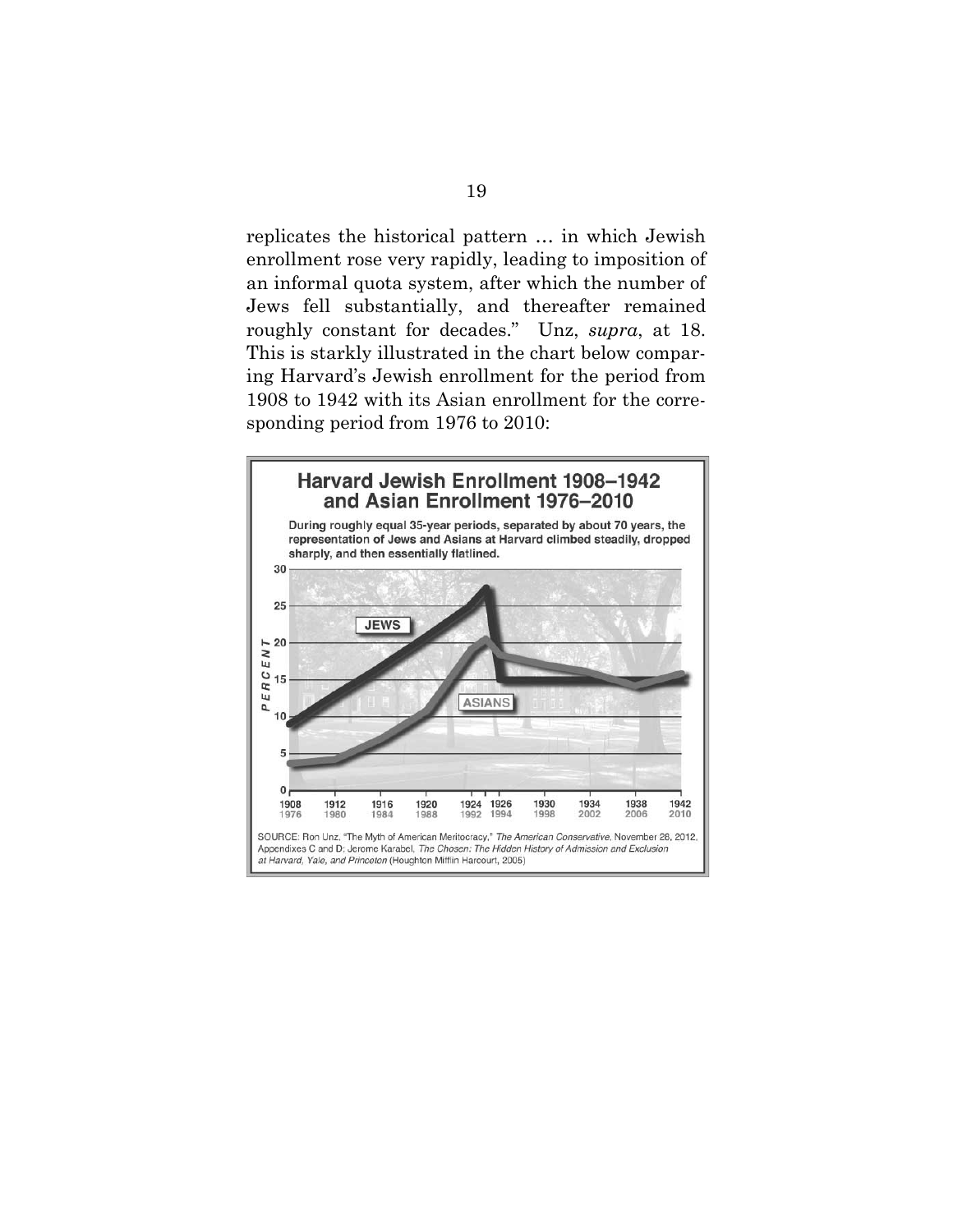Dennis Saffran, *Fewer Asians Need Apply*, City J., Winter 2016, at 38, 43.<sup>[9](#page-26-1)</sup>

This stunning parallel suggests that, just as they did a century ago, Harvard and other top schools now deem another upstart, achievement-oriented minority that has been too successful under the old academic standards to be deficient in the highly subjective and discretionary "personal estimate of character" favored by President Lowell.

<span id="page-26-0"></span>In holding up Harvard's subjective admissions plan as a model of benign diversity for other schools rather than a mechanism for invidious discrimination, *Grutter* and *Bakke* were founded on a lie. This is all the more reason why, as Petitioner argues, they were "egregiously wrong," *Ramos v. Louisiana*, *supra*, 140 S. Ct. at 1414 (2020) (Kavanaugh, J., concurring in part), and should be overruled.

<span id="page-26-1"></span><sup>9</sup> https://www.city-journal.org/html/fewer-asians-needapply-14180.html.